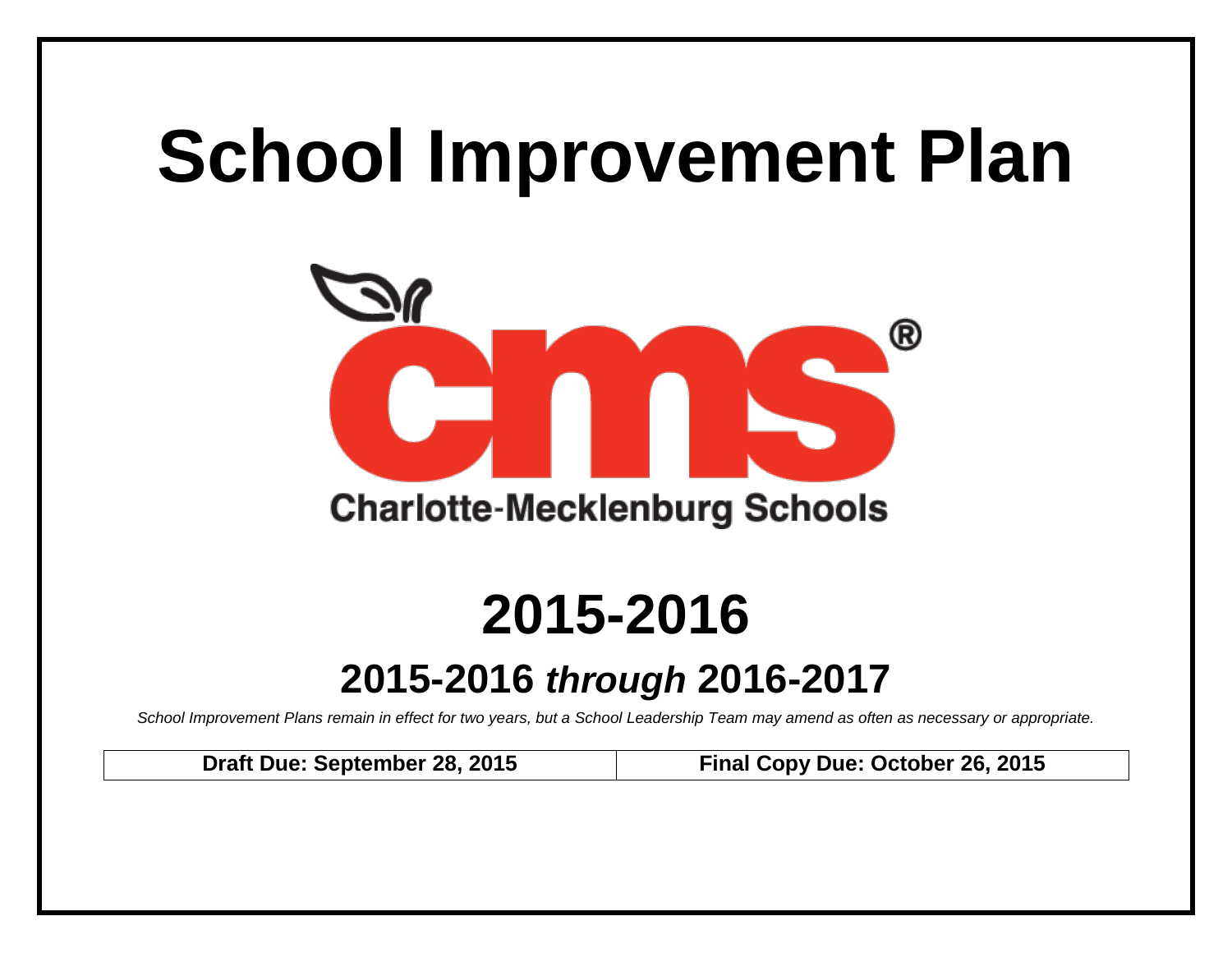

| <b>Lincoln Heights Academy Contact Information</b> |                               |                        |                                                                             |  |  |  |  |  |  |  |
|----------------------------------------------------|-------------------------------|------------------------|-----------------------------------------------------------------------------|--|--|--|--|--|--|--|
| School:                                            | Lincoln Heights Academy       | <b>Courier Number:</b> | 461                                                                         |  |  |  |  |  |  |  |
| <b>Address:</b>                                    | 1900 New Castle Street        | <b>Phone Number:</b>   | $(980)343 - 5415$                                                           |  |  |  |  |  |  |  |
|                                                    | Charlotte, NC 28216           | <b>Fax Number:</b>     | $(980)343 - 5419$                                                           |  |  |  |  |  |  |  |
| Learning<br><b>Community</b>                       | Central/ Exceptional Children | <b>School Website:</b> | http://schools.cms.k12.nc.us/lincolnheigh<br>tsacademyEC/Pages/Default.aspx |  |  |  |  |  |  |  |

| Principal:                                      |                              |
|-------------------------------------------------|------------------------------|
|                                                 | <b>Katherine Willenbrock</b> |
| <sup>1</sup> Learning Community Superintendent: |                              |
|                                                 | Gina Smith                   |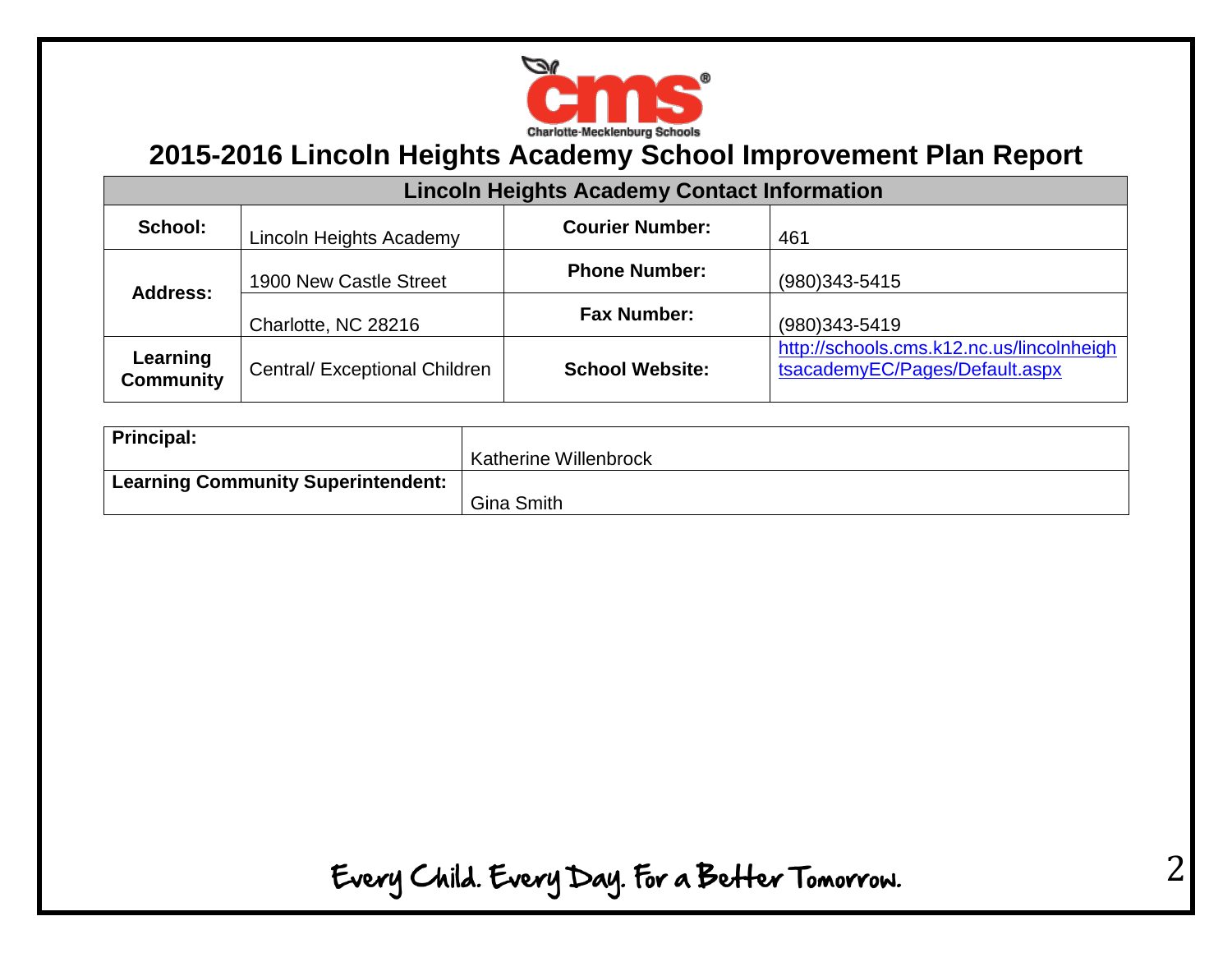

#### **Lincoln Heights Academy School Improvement Team Membership**

*From GS §115C-105.27: "The principal of each school, representatives of the assistant principals, instructional personnel, instructional support personnel, and teacher assistants assigned to the school building, and parents of children enrolled in the school shall constitute a school improvement team to develop a school improvement plan to improve student performance. Representatives of the assistant principals, instructional personnel, instructional support personnel, and teacher assistants shall be elected by their respective groups by secret ballot....Parents serving on school improvement teams shall reflect the racial and socioeconomic composition of the students enrolled in that school and shall not be members of the building-level staff."*

| <b>Committee Position</b>                 | <b>Name</b>                        | <b>Email Address</b>                | <b>Date</b><br><b>Elected</b> |
|-------------------------------------------|------------------------------------|-------------------------------------|-------------------------------|
| Principal                                 | <b>Katherine Willenbrock</b>       | Katherine.willenbrock@cms.k12.nc.us | 09/09/15                      |
| <b>Assistant Principal Representative</b> | <b>Melissa Melton (Interim AP)</b> | Melissa.manikkam@cms.k12.n.cus      | 09/09/15                      |
| <b>Teacher Representative</b>             | <b>Cynthia Clayton</b>             | Cynthia.clayton@cms.k12.nc.us       | 09/09/15                      |
| <b>Teacher Representative</b>             | Kathleen Robinson                  | Kathleeenp.robinson@cms.k12.nc.us   | 09/09/15                      |
| <b>Teacher Representative</b>             | <b>Keith White</b>                 | k.white@cms.k12.nc.us               | 09/09/15                      |
| Inst. Support Representative              | <b>Eugenia Hopper</b>              | Eugenia.hopper@cms.k12.nc.us        | 09/09/15                      |
| <b>Teacher Assistant Representative</b>   | TBD                                |                                     |                               |
| <b>Parent Representative</b>              | TBD                                |                                     |                               |
| <b>Parent Representative</b>              | <b>TBD</b>                         |                                     |                               |
| <b>Parent Representative</b>              | <b>TBD</b>                         |                                     |                               |
| <b>Parent Representative</b>              | TBD                                |                                     |                               |
|                                           |                                    |                                     |                               |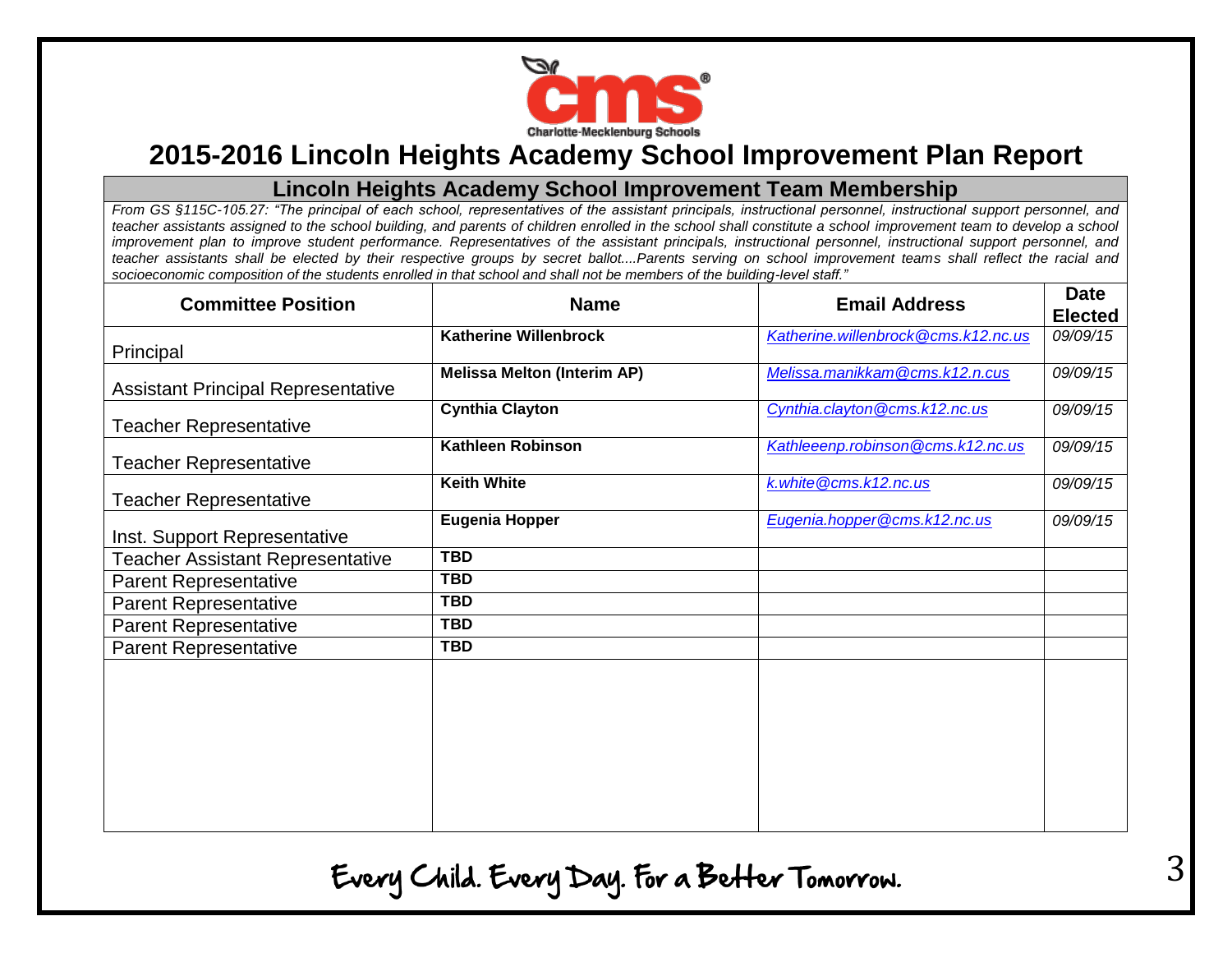

**Vision Statement**

**District:** CMS provides all students the best education available anywhere, preparing every child to lead a rich and productive life.

**School:** The vision of Lincoln Heights Academy is to become the finest comprehensive separate school available for seriously emotionally and behaviorally disabled students. An important part of the vision is the strong belief that exceptional children are capable of learning new behaviors and academic skills that will foster success in school and society.

#### **Mission Statement**

**District:** The mission of CMS is to maximize academic achievement by every student in every school.

**School:** Our mission at Lincoln Heights Academy is to create a learning environment which combines educational, therapeutic, and community efforts. We empower Exceptional Children and their families with the ability to develop and achieve autonomy to become positive, productive, and effective citizens in today's global society.

#### **Lincoln Heights Academy Shared Beliefs**

- Lincoln Heights Academy Family believes in supporting the strengths and areas for growth in every child, parent, staff, and community member.
- Lincoln Heights Academy Family believes in a nurturing and enriching therapeutic learning environment.
- Lincoln Heights Academy Family believes that every child deserves a chance to succeed.
- Lincoln Heights Academy Family believes in supporting every child, parent, staff, and community member.
- Lincoln Heights Academy Family believes in supporting every child, parent, staff, and community member.
- Lincoln Heights Academy Family believes in consistent schoolwide expectations.
- Lincoln Heights Academy Family believes that every child deserves a second chance
- Lincoln Heights Academy Family believes that we shall live, love, learn, and succeed together
- $\bullet$  $\bullet$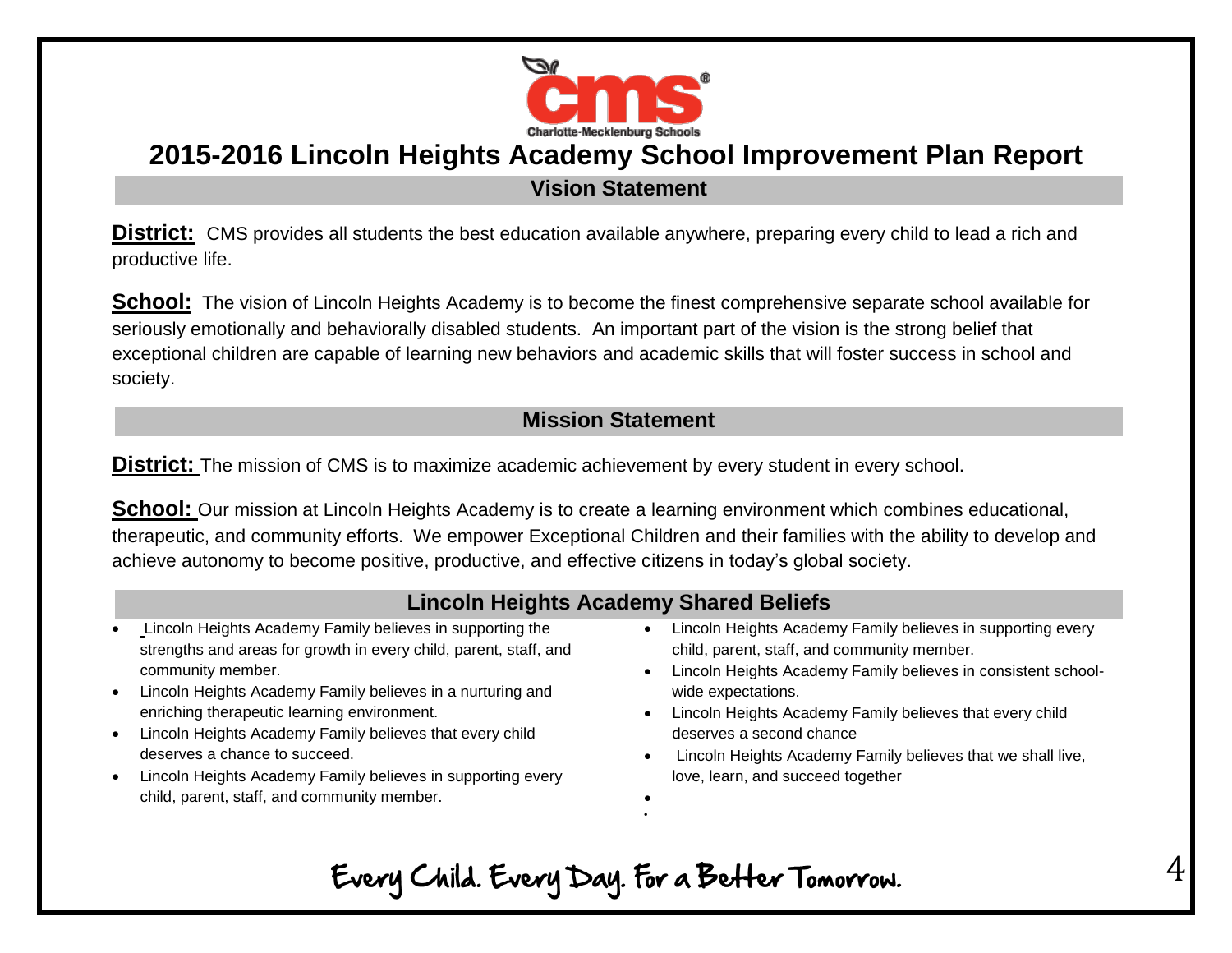

### **Lincoln Heights Academy SMART Goals**

See Comprehensive Plan Report

 $\bullet$ 

 $\bullet$  $\bullet$ 

 $\bullet$  $\bullet$ 

- 
-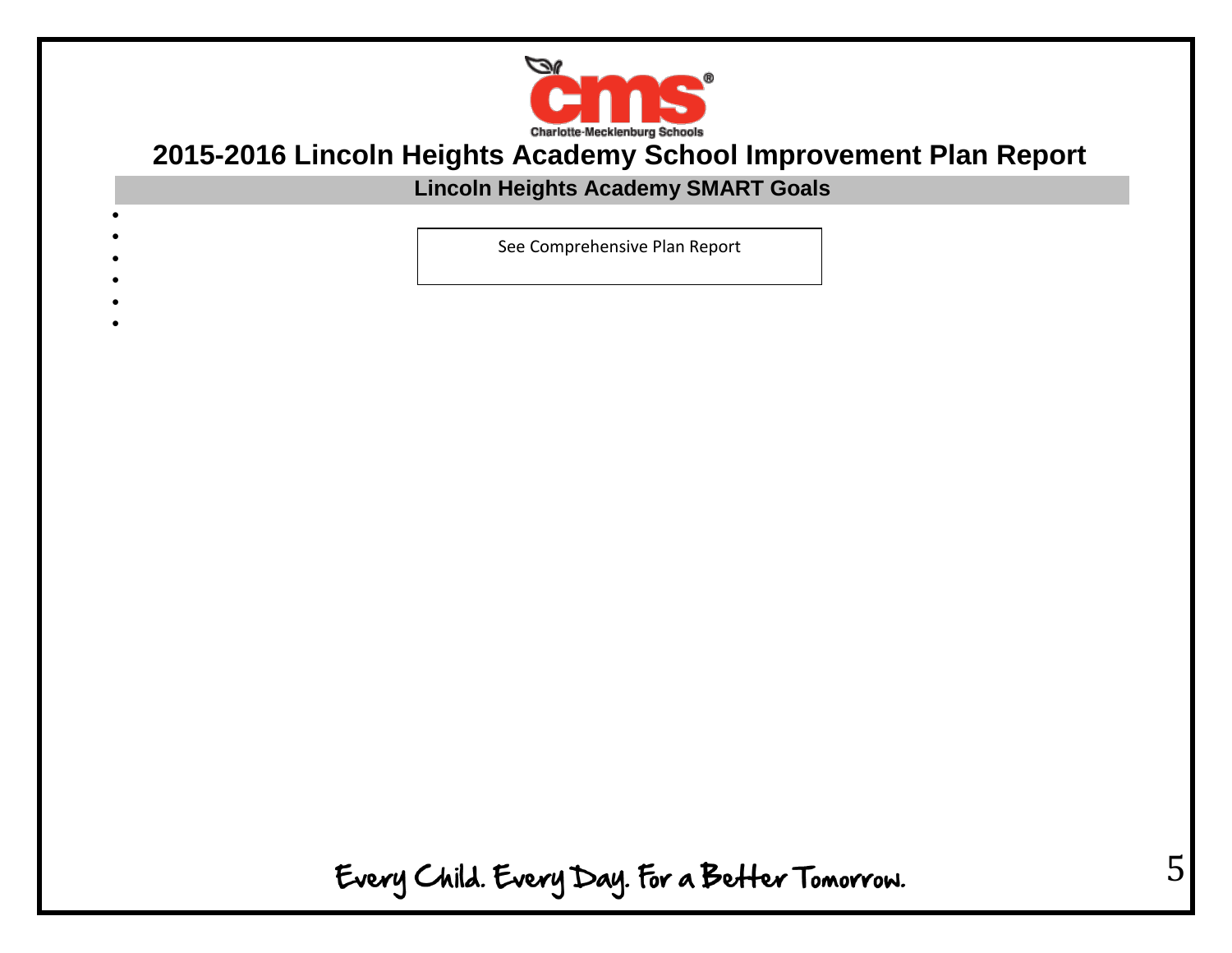

**Lincoln Heights Academy Assessment Data Snapshot**

| Reading                          | <b>ALL</b>     | <b>AMIN</b>           | <b>ASIA</b>           | <b>BLCK</b>    | <b>HISP</b> | <b>MULT</b>           | <b>WHTE</b>    | <b>EDS</b> | <b>LEP</b> | <b>SWD</b>     | <b>AIG</b>            |
|----------------------------------|----------------|-----------------------|-----------------------|----------------|-------------|-----------------------|----------------|------------|------------|----------------|-----------------------|
| <b>Participation Denominator</b> | 71             | $\Omega$              | 0                     | $\overline{7}$ | 7           | 2                     | 14             | 40         | 4          | 7              | 0                     |
| <b>Participation Percent</b>     | 87             | $\mathbf 0$           | $\mathbf 0$           | 90             | 0           | $\Omega$              | 0              | 90         | 0          | 86             | 0                     |
| <b>Participation Status</b>      | <b>Not Met</b> | $\tilde{\phantom{a}}$ | $\tilde{\phantom{a}}$ | Not Met        | Insuf.      | Insuf.                | Insuf.         | Not Met    | Insuf.     | Not Met        | $\tilde{\phantom{a}}$ |
| Proficiency Denominator          | 40             | $\Omega$              | $\Omega$              | 31             | 2           | $\Omega$              | $\overline{7}$ | 28         | 4          | 40             | $\mathbf 0$           |
| <b>Proficiency Percent</b>       | 5.0            | 0                     | 0                     | 3.2            | 0           | $\Omega$              | 0              | $\Omega$   | $\Omega$   | 5.0            | 0                     |
| <b>Goal Percent</b>              | 61.9           | $\Omega$              | $\Omega$              | 46.6           | 43.0        | $\Omega$              | 65.2           | 48.8       | 27.6       | 31.2           | 0                     |
| <b>Proficiency Status</b>        | <b>Not Met</b> | $\tilde{\phantom{a}}$ | $\tilde{\phantom{a}}$ | <b>Not Met</b> | Insuf.      | $\tilde{\phantom{a}}$ | Insuf.         | Insuf.     | Insuf.     | <b>Not Met</b> | $\tilde{\phantom{a}}$ |

| Math                             | <b>ALL</b>     | <b>AMIN</b>           | <b>ASIA</b>           | <b>BLCK</b>    | <b>HISP</b>    | <b>MULT</b>           | <b>WHTE</b> | <b>EDS</b> | <b>LEP</b> | <b>SWD</b>     | <b>AIG</b>            |
|----------------------------------|----------------|-----------------------|-----------------------|----------------|----------------|-----------------------|-------------|------------|------------|----------------|-----------------------|
| <b>Participation Denominator</b> | 71             | $\Omega$              | 0                     | 7              | 7              | 2                     | 14          | 40         |            | 7              | 0                     |
| <b>Participation Percent</b>     | 87             | 0                     | 0                     | 90             | $\mathbf 0$    | $\Omega$              | $\mathbf 0$ | 90         | 0          | 86             | 0                     |
| <b>Participation Status</b>      | Not Met        | $\tilde{\phantom{a}}$ | $\tilde{\phantom{a}}$ | <b>Not Met</b> | Insuf.         | Insuf.                | Insuf.      | Not Met    | Insuf.     | Not Met        | $\tilde{\phantom{a}}$ |
| Proficiency Denominator          | 40             | $\Omega$              | $\Omega$              | 31             | $\overline{2}$ | $\Omega$              | 7           | 28         |            | 40             | 0                     |
| <b>Proficiency Percent</b>       | 2.5            | $\Omega$              | $\Omega$              | 0.0            | $\Omega$       | $\Omega$              | $\Omega$    | $\Omega$   | $\Omega$   | 2.5            | 0                     |
| <b>Goal Percent</b>              | 53.9           | $\mathbf 0$           | 0                     | 37.8           | 46.1           | $\Omega$              | 63.0        | 42.1       | 34.0       | 30.0           | $\mathbf 0$           |
| <b>Proficiency Status</b>        | <b>Not Met</b> | $\tilde{\phantom{a}}$ | $\tilde{\phantom{a}}$ | <b>Not Met</b> | Insuf.         | $\tilde{\phantom{a}}$ | Insuf.      | Insuf.     | Insuf.     | <b>Not Met</b> | $\tilde{\phantom{a}}$ |

Every Child. Every Day. For a Better Tomorrow.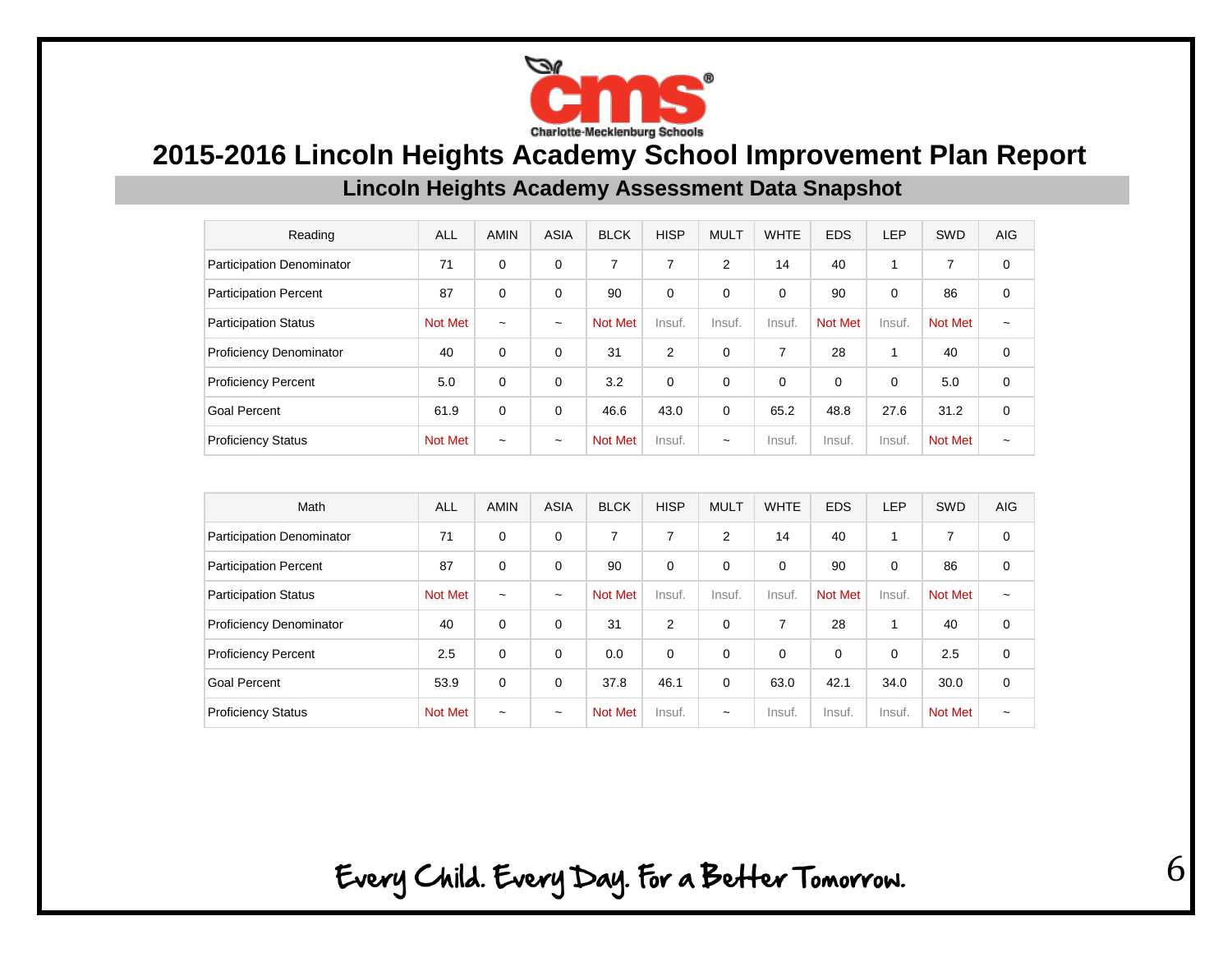

| Science                          | <b>ALL</b> | <b>AMIN</b>           | <b>ASIA</b>           | <b>BLCK</b> | <b>HISP</b> | <b>MULT</b>           | <b>WHTE</b>    | <b>EDS</b>  | <b>LEP</b>  | SWD      | <b>AIG</b>            |
|----------------------------------|------------|-----------------------|-----------------------|-------------|-------------|-----------------------|----------------|-------------|-------------|----------|-----------------------|
| <b>Participation Denominator</b> | 6          | 0                     | 0                     | 5           | 4           | $\mathbf{1}$          | 3              | 3           |             | 6        | 0                     |
| <b>Participation Percent</b>     | 0          | $\mathbf 0$           | $\mathbf 0$           | $\mathbf 0$ | 0           | 0                     | $\mathbf 0$    | $\mathbf 0$ | $\mathbf 0$ | 0        | $\mathbf 0$           |
| <b>Participation Status</b>      | Insuf.     | $\tilde{\phantom{a}}$ | $\tilde{\phantom{a}}$ | Insuf.      | Insuf.      | Insuf.                | Insuf.         | Insuf.      | Insuf.      | Insuf.   | $\tilde{\phantom{a}}$ |
| <b>Proficiency Denominator</b>   | 3          | $\mathbf 0$           | $\mathbf 0$           | 3           | и           | $\Omega$              | $\overline{2}$ | 9           | 4           | 3        | $\Omega$              |
| <b>Proficiency Percent</b>       | 0          | 0                     | 0                     | 0           | 0           | 0                     | 0              | $\Omega$    | $\Omega$    | $\Omega$ | 0                     |
| Goal Percent                     | 61.8       | 0                     | $\mathbf 0$           | 46.0        | 51.7        | $\Omega$              | 71.7           | 50.0        | 33.2        | 36.4     | $\mathbf 0$           |
| <b>Proficiency Status</b>        | Insuf.     | $\tilde{\phantom{a}}$ | $\tilde{\phantom{a}}$ | Insuf.      | Insuf.      | $\tilde{\phantom{a}}$ | Insuf.         | Insuf.      | Insuf.      | Insuf.   |                       |

| <b>Current Year EOC</b>      | <b>ALL</b> | AMIN                  | <b>ASIA</b>           | <b>BLCK</b> | <b>HISP</b>           | <b>MULT</b>           | <b>WHTE</b> | <b>EDS</b> | <b>LEP</b>            | <b>SWD</b> | <b>AIG</b>            |
|------------------------------|------------|-----------------------|-----------------------|-------------|-----------------------|-----------------------|-------------|------------|-----------------------|------------|-----------------------|
| Participation Denominator    | 19         |                       |                       | 18          |                       |                       |             | 13         |                       | 19         | 0                     |
| <b>Participation Percent</b> |            |                       |                       |             |                       |                       |             |            |                       |            |                       |
| <b>Participation Status</b>  | Insuf.     | $\tilde{\phantom{a}}$ | $\tilde{\phantom{a}}$ | Insuf.      | $\tilde{\phantom{a}}$ | $\tilde{\phantom{a}}$ | Insuf.      | Insuf.     | $\tilde{\phantom{a}}$ | Insuf.     | $\tilde{\phantom{a}}$ |

| <b>ACT</b>                     | <b>ALL</b>     | <b>AMIN</b>           | <b>ASIA</b>           | <b>BLCK</b>    | <b>HISP</b>           | <b>MULT</b>           | <b>WHTE</b>           | <b>EDS</b> | <b>LEP</b>            | SWD            | <b>AIG</b>  |
|--------------------------------|----------------|-----------------------|-----------------------|----------------|-----------------------|-----------------------|-----------------------|------------|-----------------------|----------------|-------------|
| Participation Denominator      | 5              | $\Omega$              | 0                     | $\overline{4}$ | $\mathbf 0$           | $\Omega$              |                       | 2          | $\mathbf 0$           | 5              | $\mathbf 0$ |
| <b>Participation Percent</b>   | $\Omega$       | 0                     | 0                     | 0              | $\mathbf 0$           | $\mathbf 0$           | 0                     | 0          | $\mathbf 0$           | 0              | $\mathbf 0$ |
| <b>Participation Status</b>    | Insuf.         | $\tilde{\phantom{a}}$ | $\tilde{\phantom{a}}$ | Insuf.         | $\tilde{\phantom{a}}$ | $\tilde{\phantom{a}}$ | Insuf.                | Insuf.     | $\tilde{\phantom{a}}$ | Insuf.         |             |
| <b>Proficiency Denominator</b> | $\overline{2}$ | $\Omega$              | $\Omega$              | $\overline{2}$ | $\Omega$              | $\Omega$              | $\Omega$              |            | $\Omega$              | $\overline{2}$ | $\mathbf 0$ |
| <b>Proficiency Percent</b>     | $\Omega$       | $\Omega$              | $\Omega$              | $\Omega$       | $\Omega$              | $\Omega$              | $\Omega$              | $\Omega$   | $\Omega$              | $\mathbf 0$    | $\mathbf 0$ |
| <b>Goal Percent</b>            | 66.9           | 0                     | 0                     | 46.8           | $\mathbf 0$           | 0                     | 0                     | 51.6       | $\mathbf 0$           | 33.1           | $\mathbf 0$ |
| <b>Proficiency Status</b>      | Insuf.         | $\tilde{\phantom{a}}$ | $\tilde{\phantom{a}}$ | Insuf.         | $\tilde{\phantom{a}}$ | $\tilde{\phantom{a}}$ | $\tilde{\phantom{a}}$ | Insuf.     | $\tilde{}$            | Insuf.         | ∼           |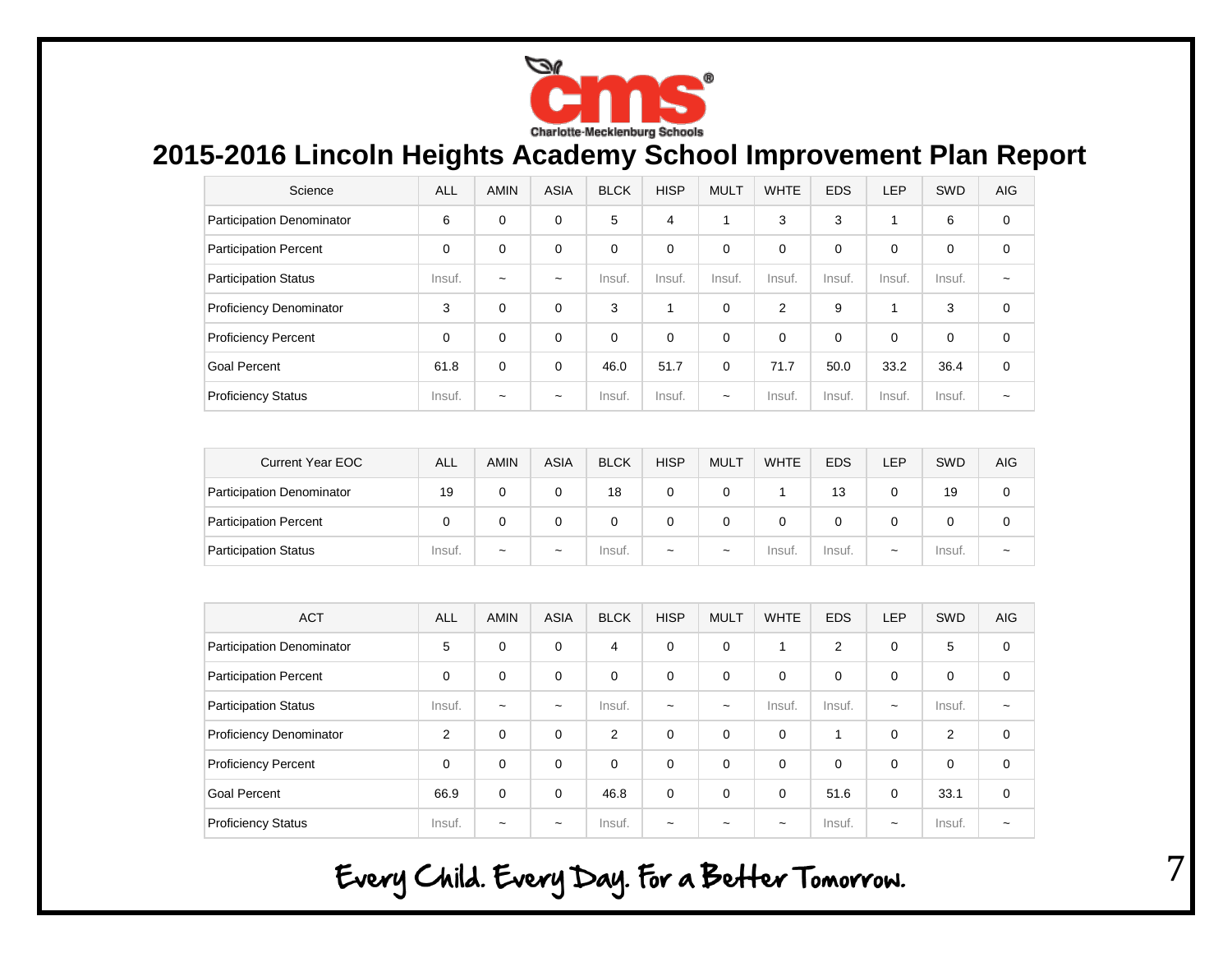

| <b>ACT WorkKeys</b>              | ALL    | <b>AMIN</b>           | <b>ASIA</b>           | <b>BLCK</b> | <b>HISP</b>           | <b>MULT</b> | <b>WHTE</b> | <b>EDS</b> | <b>LEP</b>            | SWD    | <b>AIG</b>            |
|----------------------------------|--------|-----------------------|-----------------------|-------------|-----------------------|-------------|-------------|------------|-----------------------|--------|-----------------------|
| <b>Participation Denominator</b> |        |                       |                       |             |                       |             |             |            |                       |        |                       |
| <b>Participation Percent</b>     |        |                       |                       |             |                       |             |             |            |                       |        |                       |
| <b>Participation Status</b>      | Insuf. | $\tilde{\phantom{a}}$ | $\tilde{\phantom{a}}$ | Insuf.      | $\tilde{\phantom{a}}$ | Insuf.      | Insuf.      | Insuf.     | $\tilde{\phantom{a}}$ | Insuf. | $\tilde{\phantom{a}}$ |

| Math Course Rigor              | <b>ALL</b> | <b>AMIN</b>           | <b>ASIA</b>           | <b>BLCK</b>           | <b>HISP</b>           | <b>MULT</b> | <b>WHTE</b>           | <b>EDS</b> | <b>LEP</b>            | <b>SWD</b> | <b>AIG</b>            |
|--------------------------------|------------|-----------------------|-----------------------|-----------------------|-----------------------|-------------|-----------------------|------------|-----------------------|------------|-----------------------|
| <b>Proficiency Denominator</b> | 2          |                       | 0                     |                       | 0                     | っ           | 0                     |            |                       | ◠          | 0                     |
| <b>Proficiency Percent</b>     |            |                       |                       |                       | 0                     | 0           | 0                     |            |                       |            |                       |
| <b>Goal Percent</b>            | 95.0       | 0                     | 0                     |                       | 0                     | 95.0        | 0                     | 95.0       | 0                     | 85.5       | 0                     |
| <b>Proficiency Status</b>      | Insuf.     | $\tilde{\phantom{a}}$ | $\tilde{\phantom{a}}$ | $\tilde{\phantom{a}}$ | $\tilde{\phantom{a}}$ | Insuf.      | $\tilde{\phantom{a}}$ | Insuf.     | $\tilde{\phantom{a}}$ | Insuf.     | $\tilde{\phantom{a}}$ |

| <b>Graduation Rate</b> | <b>ALL</b> | <b>AMIN</b>           | <b>ASIA</b>           | <b>BLCK</b> | <b>HISP</b>           | <b>MULT</b> | <b>WHTE</b> | <b>EDS</b> | <b>LEP</b>            | <b>SWD</b> | <b>AIG</b>            |
|------------------------|------------|-----------------------|-----------------------|-------------|-----------------------|-------------|-------------|------------|-----------------------|------------|-----------------------|
| Standard (4-Year)      |            |                       |                       |             |                       |             |             |            |                       |            | 0                     |
| Extended (5-Year)      |            |                       |                       |             |                       |             |             |            |                       |            |                       |
| <b>Status</b>          | Insuf.     | $\tilde{\phantom{a}}$ | $\tilde{\phantom{a}}$ | Insuf.      | $\tilde{\phantom{a}}$ | Insuf.      | Insuf.      | Insuf.     | $\tilde{\phantom{a}}$ | Insuf.     | $\tilde{\phantom{a}}$ |

Every Child. Every Day. For a Better Tomorrow.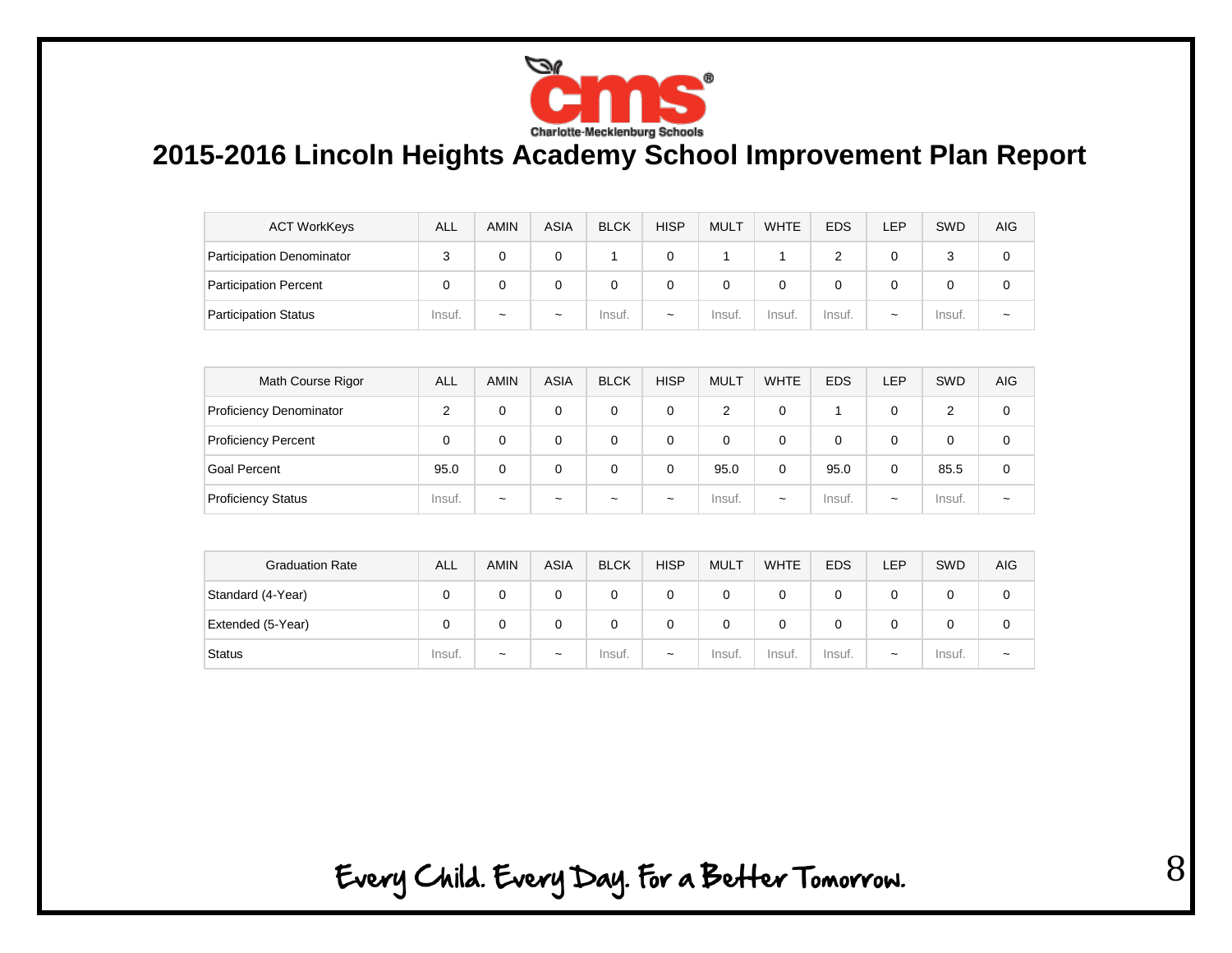

#### **Lincoln Heights Academy Profile**

*This narrative should include a description of student and staff demographics, recent achievement(s), and staff qualifications.*

See Comprehensive Plan Report

Every Child. Every Day. For a Better Tomorrow.

 $\mathbf Q$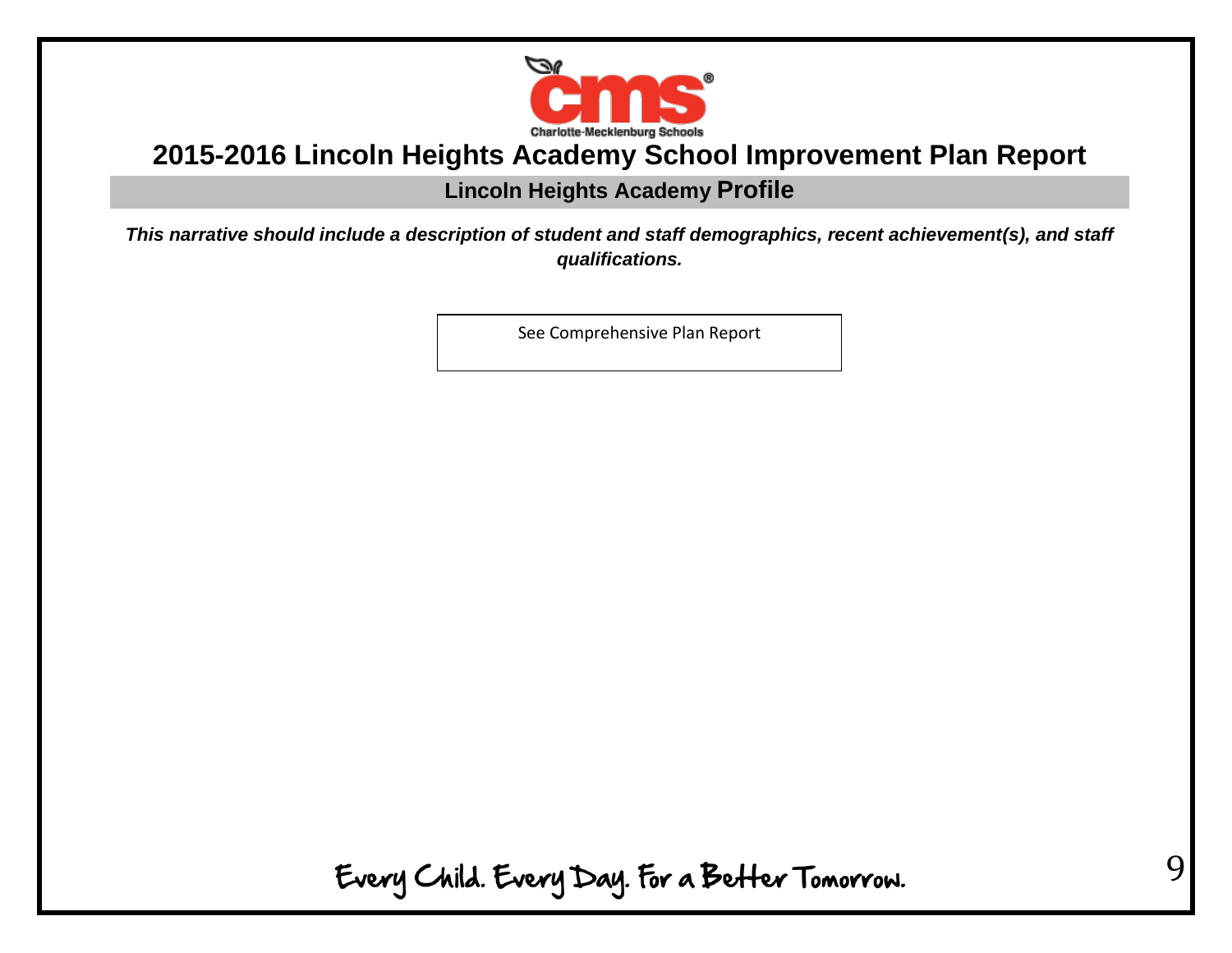

### **Strategic Plan 2018: For a Better Tomorrow**

| Goal 1: Maximize academic achievement in a personalized                                                                                                                                                                                                                                                   | <b>Goal 2:</b> Recruit, develop, retain and reward a premier                                                                                                                                                                                                                                         |
|-----------------------------------------------------------------------------------------------------------------------------------------------------------------------------------------------------------------------------------------------------------------------------------------------------------|------------------------------------------------------------------------------------------------------------------------------------------------------------------------------------------------------------------------------------------------------------------------------------------------------|
| 21st-century learning environment for every child to                                                                                                                                                                                                                                                      | workforce                                                                                                                                                                                                                                                                                            |
| graduate college- and career-ready                                                                                                                                                                                                                                                                        | Five focus areas:                                                                                                                                                                                                                                                                                    |
| Four focus areas:                                                                                                                                                                                                                                                                                         | Proactive recruitment                                                                                                                                                                                                                                                                                |
| College- and career-readiness                                                                                                                                                                                                                                                                             | Individualized professional development                                                                                                                                                                                                                                                              |
| Ι.                                                                                                                                                                                                                                                                                                        | Ш.                                                                                                                                                                                                                                                                                                   |
| Academic growth/high academic achievement                                                                                                                                                                                                                                                                 | III.                                                                                                                                                                                                                                                                                                 |
| Ⅱ.                                                                                                                                                                                                                                                                                                        | Retention/quality appraisals                                                                                                                                                                                                                                                                         |
| III.                                                                                                                                                                                                                                                                                                      | IV.                                                                                                                                                                                                                                                                                                  |
| Access to rigor                                                                                                                                                                                                                                                                                           | Multiple career pathways                                                                                                                                                                                                                                                                             |
| Closing achievement gaps                                                                                                                                                                                                                                                                                  | Leadership development                                                                                                                                                                                                                                                                               |
| IV.                                                                                                                                                                                                                                                                                                       | V.                                                                                                                                                                                                                                                                                                   |
| Goal 3: Cultivate partnerships with families, businesses,<br>faith-based groups and community organizations to provide<br>a sustainable system of support and care for each child<br>Three focus areas:<br>Family engagement<br>I.<br>Communication and outreach<br>Ш.<br>III.<br>Partnership development | Goal 4: Promote a system-wide culture of safety, high<br>engagement, cultural competency and customer service<br>Five focus areas:<br>Physical safety<br>Social and emotional health<br>Ш.<br>III.<br>High engagement<br>IV.<br><b>Cultural competency</b><br>$V_{\cdot}$<br><b>Customer service</b> |
| <b>Goal 5:</b> Optimize district performance and accountability by<br>strengthening data use, processes and systems                                                                                                                                                                                       | <b>Goal 6:</b> Inspire and nurture learning, creativity, innovation<br>and entrepreneurship through technology and strategic<br>school redesign                                                                                                                                                      |
| Four focus areas:                                                                                                                                                                                                                                                                                         | Four focus areas:                                                                                                                                                                                                                                                                                    |
| Effective and efficient processes and systems                                                                                                                                                                                                                                                             | Learning everywhere, all the time                                                                                                                                                                                                                                                                    |
| I.                                                                                                                                                                                                                                                                                                        | ı.                                                                                                                                                                                                                                                                                                   |
| Strategic use of district resources                                                                                                                                                                                                                                                                       | Innovation and entrepreneurship                                                                                                                                                                                                                                                                      |
| Ⅱ.                                                                                                                                                                                                                                                                                                        | Ш.                                                                                                                                                                                                                                                                                                   |
| III.                                                                                                                                                                                                                                                                                                      | Strategic school redesign                                                                                                                                                                                                                                                                            |
| Data integrity and use                                                                                                                                                                                                                                                                                    | III.                                                                                                                                                                                                                                                                                                 |
| School performance improvement                                                                                                                                                                                                                                                                            | Innovative new school                                                                                                                                                                                                                                                                                |
| IV.                                                                                                                                                                                                                                                                                                       | IV.                                                                                                                                                                                                                                                                                                  |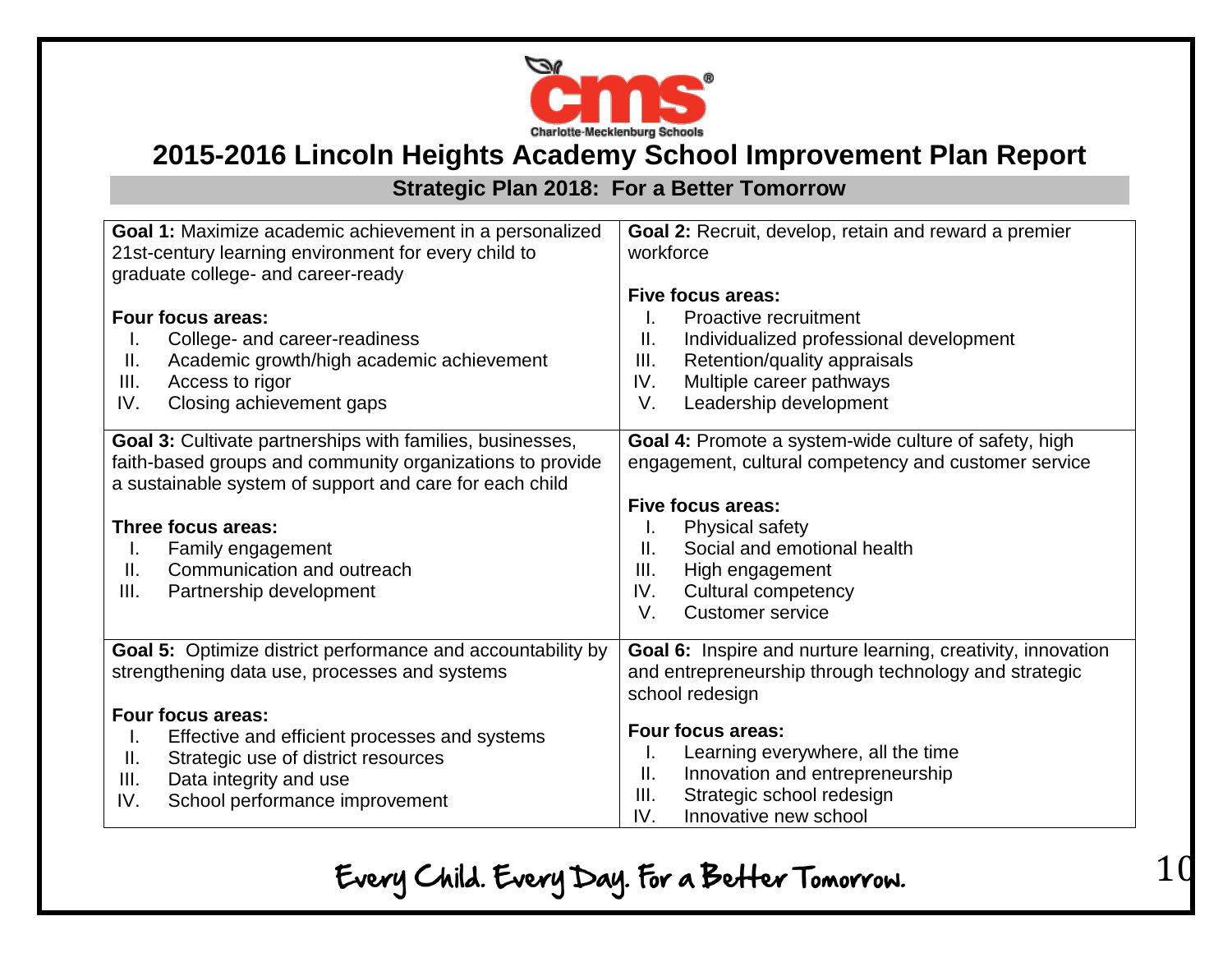

| <b>SMART Goal (1):</b><br><b>Duty Free Lunch for Teachers</b> | Provide a duty-free lunch period for every teacher on a daily basis.                    |
|---------------------------------------------------------------|-----------------------------------------------------------------------------------------|
| <b>Strategic Plan Goal:</b>                                   | Goal 4: Promote a system-wide culture of safety, high engagement, customer service, and |
|                                                               | cultural competence.                                                                    |
| <b>Strategic Plan Focus Area:</b>                             | I. Physical Safety                                                                      |
| Data Used:                                                    | <b>Incident Data</b>                                                                    |

| <b>Strategies</b> (determined by what data)<br>Task<br>Task<br>Task (PD)<br>$\bullet$                                                     | <b>Point Person</b><br>(title/name) | <b>Evidence of Success</b><br>(Student Impact)                                                                                                                                                                                                                                                  | <b>Funding</b><br>(estimated<br>cost / source) | <b>Personnel</b><br><b>Involved</b> | <b>Timeline</b><br>(Start-End)<br>$\bullet$ Interim<br><b>Dates</b> |
|-------------------------------------------------------------------------------------------------------------------------------------------|-------------------------------------|-------------------------------------------------------------------------------------------------------------------------------------------------------------------------------------------------------------------------------------------------------------------------------------------------|------------------------------------------------|-------------------------------------|---------------------------------------------------------------------|
| 1. All teachers and teacher<br>assistants will sit and eat with their<br>students and engage them in<br>meaningful conversation at lunch. | Principal/<br>Willenbrock           | LHA is a highly structured<br>small school setting, and<br>must maintain a safe and<br>orderly environment at all<br>times. By engaging<br>students in appropriate<br>meaningful conversation at<br>lunch, we will decrease the<br>number of incidents that<br>occur in the cafeteria by<br>10% | N/A                                            | All staff                           | Quarterly                                                           |

Every Child. Every Day. For a Better Tomorrow.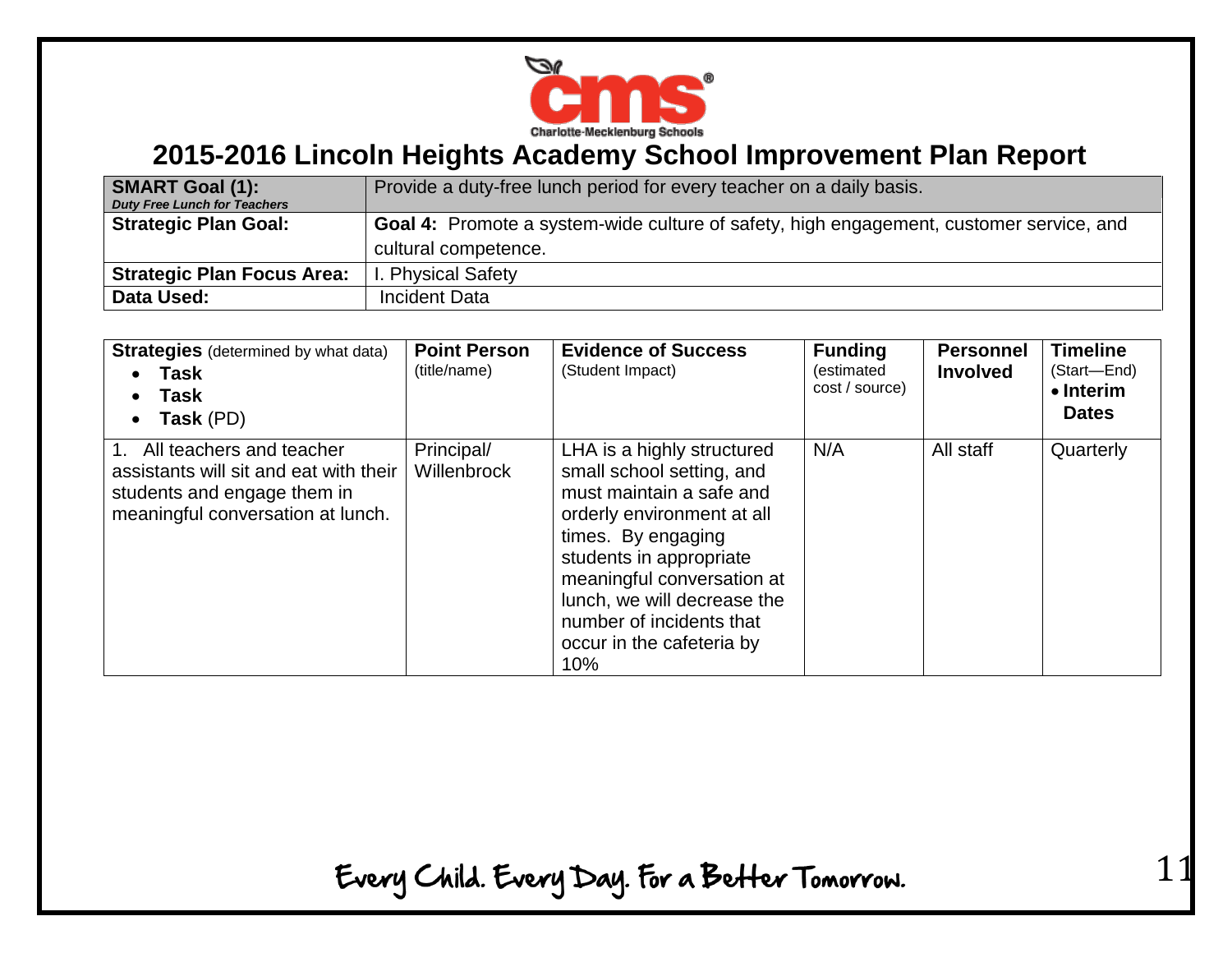

| <b>SMART Goal (2):</b><br><b>Duty Free Instructional Planning Time</b> | Provide duty-free instructional planning time for every teacher under G.S. 115C-105.27 and -<br>301.1, with the goal of proving an average of at least five hours of planning time per week, to<br>the maximum extent that the safety and proper supervision of students may allow during<br>regular student contact hours. |
|------------------------------------------------------------------------|-----------------------------------------------------------------------------------------------------------------------------------------------------------------------------------------------------------------------------------------------------------------------------------------------------------------------------|
| <b>Strategic Plan Goal:</b>                                            | Goal 2: Recruit, develop, retain and reward a premier workforce                                                                                                                                                                                                                                                             |
| <b>Strategic Plan Focus Area:</b>                                      | II. Individualized professional development.                                                                                                                                                                                                                                                                                |
| Data Used:                                                             | <b>Insight Survey Data</b>                                                                                                                                                                                                                                                                                                  |

| $\bullet$      | <b>Strategies</b> (determined by what data)<br>Task<br>Task<br>Task (PD)                                                                                                                     | <b>Point Person</b><br>(title/name) | <b>Evidence of Success</b><br>(Student Impact)                                                                                                 | <b>Funding</b><br>(estimated<br>cost / source) | <b>Personnel</b><br><b>Involved</b>     | <b>Timeline</b><br>(Start-End)<br>$\bullet$ Interim<br><b>Dates</b>                      |
|----------------|----------------------------------------------------------------------------------------------------------------------------------------------------------------------------------------------|-------------------------------------|------------------------------------------------------------------------------------------------------------------------------------------------|------------------------------------------------|-----------------------------------------|------------------------------------------------------------------------------------------|
|                | 1. All teachers are provided a<br>minimum of 60 minutes of<br>planning per day.                                                                                                              | Principal/<br>Willenbrock           | We will meet or surpass the<br>district response on the<br>Insight Survey for the<br>Instructional culture domain<br>of Instructional Planning | N/A                                            | <b>Teachers</b>                         | weekly                                                                                   |
|                | 2. All teachers will meet with<br>planning teams on<br>Tuesdays for academic<br>planning and Thursdays for<br>behavior planning                                                              | Title I coach/<br>Hopper            | We will meet or surpass the<br>district response on the<br>Insight Survey for the<br>Instructional culture domain<br>of Instructional Planning | N/A                                            | Teachers/<br>Title I coach              | Weekly                                                                                   |
| $\mathbf{3}$ . | When we are unable to<br>keep weekly referral below<br>last year's averages<br>teachers will be assigned<br>the duty of "interventionist"<br>one day a week during their<br>planning period. | Interim $AP -$<br>Melissa Melton    | We will meet or surpass the<br>district response on the<br>Insight Survey for the<br>Instructional culture domain<br>of Instructional Planning | N/A                                            | Boys Town<br>Admin.<br>Training<br>team | Reviewed<br>Weekly at<br>Admin team<br>meeting;<br>quarterly at<br><b>SLT</b><br>meeting |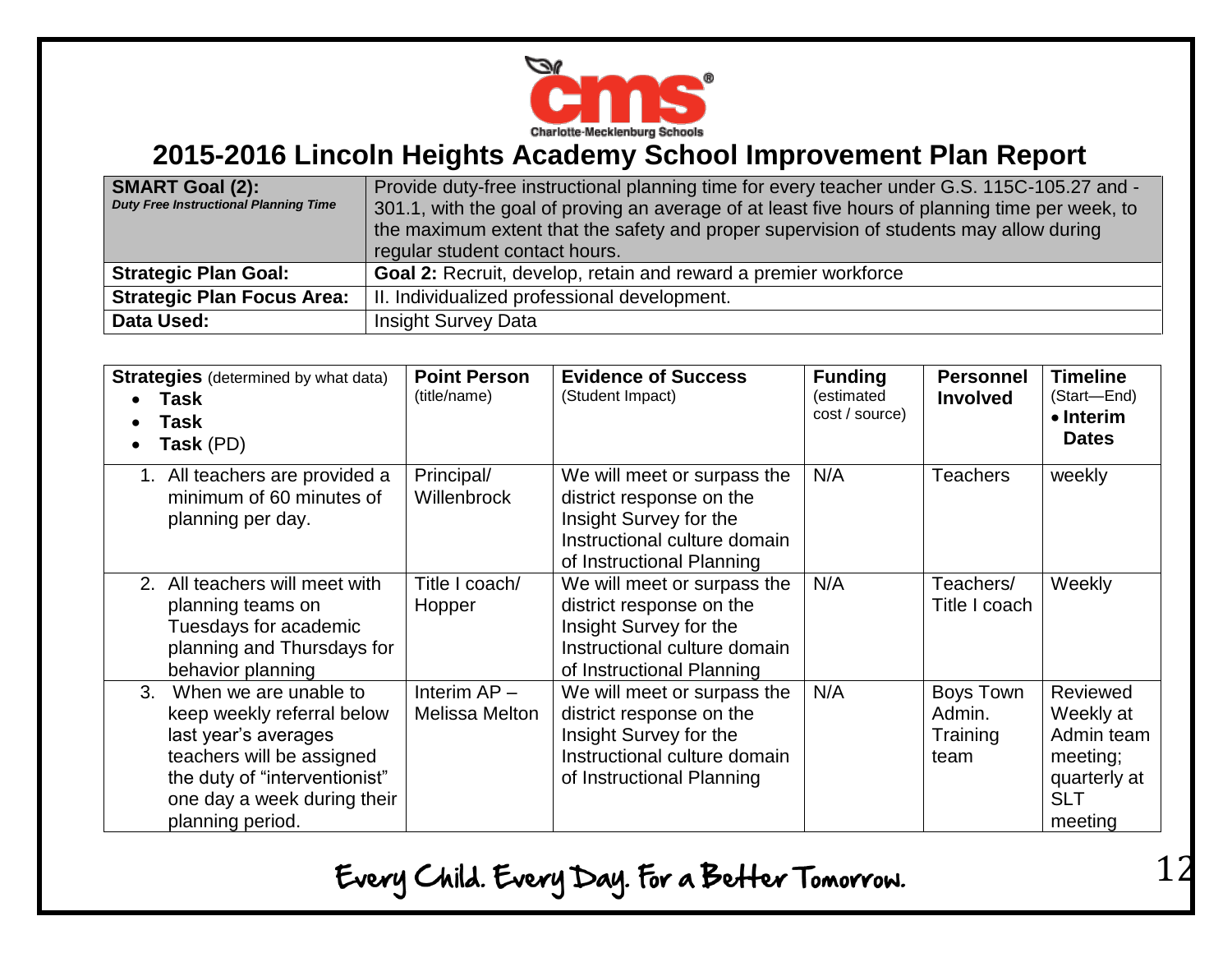

| <b>SMART Goal (3):</b><br>Anti-Bullying / Character Education | Provide a positive school climate, under CMS regulation JICK-R, by promoting a safe learning<br>environment free of bullying and harassing behaviors. |
|---------------------------------------------------------------|-------------------------------------------------------------------------------------------------------------------------------------------------------|
| <b>Strategic Plan Goal:</b>                                   | Goal 4: Promote a system-wide culture of safety, high engagement, cultural competency and                                                             |
|                                                               | customer service                                                                                                                                      |
| <b>Strategic Plan Focus Area:</b>                             | II. Social and emotional health                                                                                                                       |
| Data Used:                                                    | Boys Town data (point sheets, levels, referrals, etc.); incident data                                                                                 |

| <b>Strategies</b> (determined by what data)<br><b>Task</b><br>Task<br>Task (PD) | <b>Point Person</b><br>(title/name)             | <b>Evidence of Success</b><br>(Student Impact)                                                                                                                                                                                                                                                                    | <b>Funding</b><br>(estimated<br>cost / source) | <b>Personnel</b><br><b>Involved</b> | <b>Timeline</b><br>(Start-End)<br>• Interim<br><b>Dates</b>  |
|---------------------------------------------------------------------------------|-------------------------------------------------|-------------------------------------------------------------------------------------------------------------------------------------------------------------------------------------------------------------------------------------------------------------------------------------------------------------------|------------------------------------------------|-------------------------------------|--------------------------------------------------------------|
| 1. Bully Liaison / Bully-prevention                                             | Rachel<br>Rosenfeld<br>(school<br>psychologist) | All students at LHA will be<br>able to identify bullying<br>behavior and will be able to<br>state the steps of the<br>following social skills:<br>Disagreeing<br>$\bullet$<br>Appropriately<br>Making an Apology<br>$\bullet$<br>Asking for Help<br>$\bullet$<br>Reporting other<br>$\bullet$<br>Youth's Behavior | N/A                                            | All staff                           | Quarterly<br>random<br>check with<br>a sample of<br>students |

Every Child. Every Day. For a Better Tomorrow.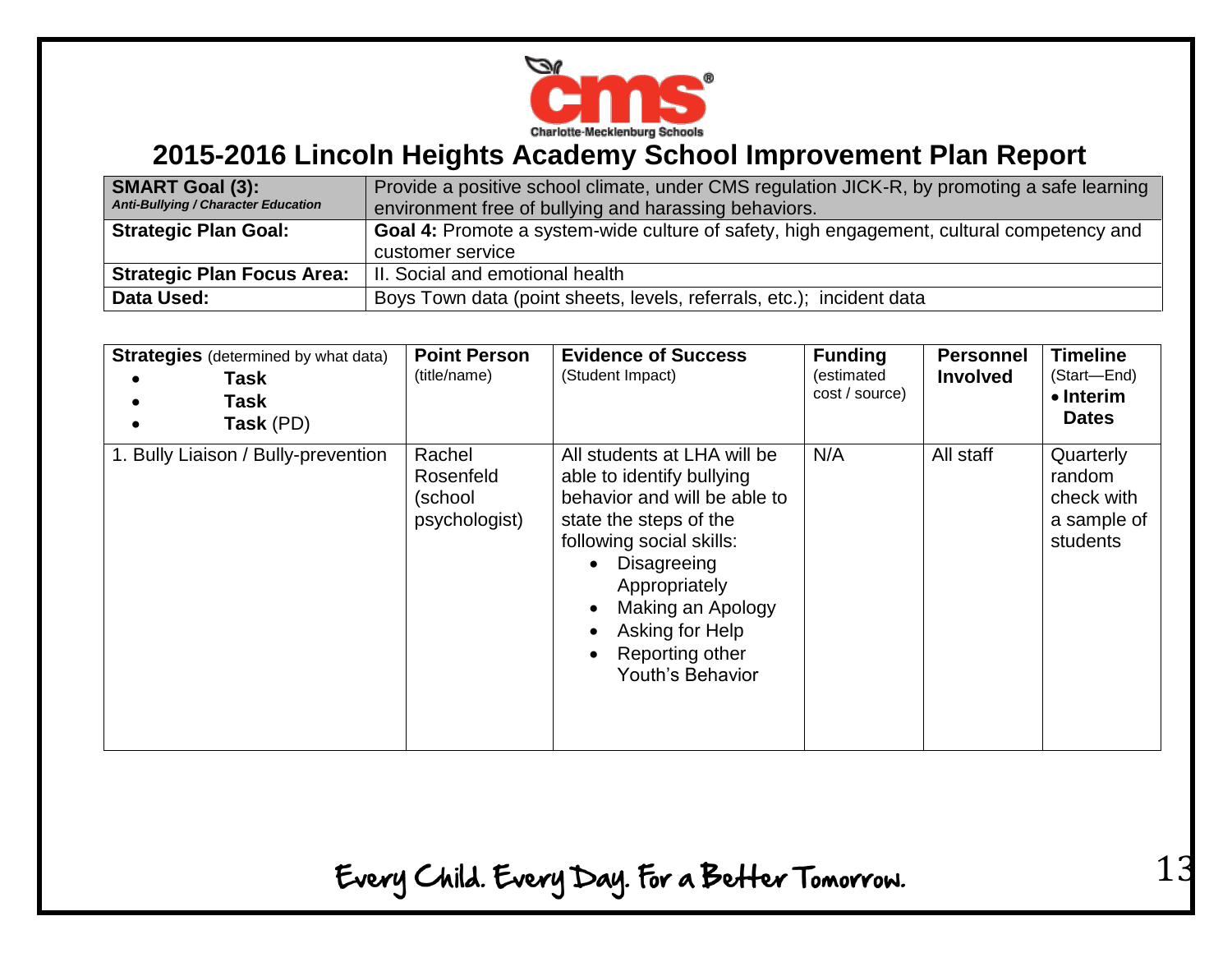

| 2. Character Education<br>Weekly Intervention team<br>$\bullet$<br>meetings supported by<br>psychologist, social worker,<br>or guidance counselor<br>All K-8 students will<br>$\bullet$<br>participate in social skills<br>lessons at a minimum of<br>two times per week<br>School will celebrate<br>$\bullet$<br>student of the week "I am<br>Lincoln Heights" | <b>Cathy Dillard</b><br>(school social<br>worker) | All students at LHA will be<br>able to identify key<br>character traits and will be<br>able to state the steps of the<br>following social skills:<br>Following<br>$\bullet$<br>Instructions<br>Accepting No<br>$\bullet$<br><b>Accepting Criticism</b> | N/A | All staff                                       | Quarterly<br>random<br>check with<br>a sample of<br>students |
|-----------------------------------------------------------------------------------------------------------------------------------------------------------------------------------------------------------------------------------------------------------------------------------------------------------------------------------------------------------------|---------------------------------------------------|--------------------------------------------------------------------------------------------------------------------------------------------------------------------------------------------------------------------------------------------------------|-----|-------------------------------------------------|--------------------------------------------------------------|
| 3. Healthy Active Child 30 min.<br>All K-8 students will<br>$\bullet$<br>participate in Healthy<br>Activity Time for a minimum<br>of 30 minutes per day                                                                                                                                                                                                         | <b>Melissa Melton</b><br>$-$ Interim AP           | Student suspension data<br>and referral data will<br>decrease by 10%                                                                                                                                                                                   | N/A | All staff<br>supporting<br>$K-8$<br>instruction | Monthly                                                      |
| 4. School Health Team<br><b>Promote healthy living</b><br>$\bullet$<br>choices<br>Develop schedule for FIT<br>lab for all students                                                                                                                                                                                                                              | Keith White $-$<br>PE teacher                     | Student suspension data<br>and referral data will<br>decrease by 10%                                                                                                                                                                                   | N/A | All school<br>staff                             | <b>Monthly</b>                                               |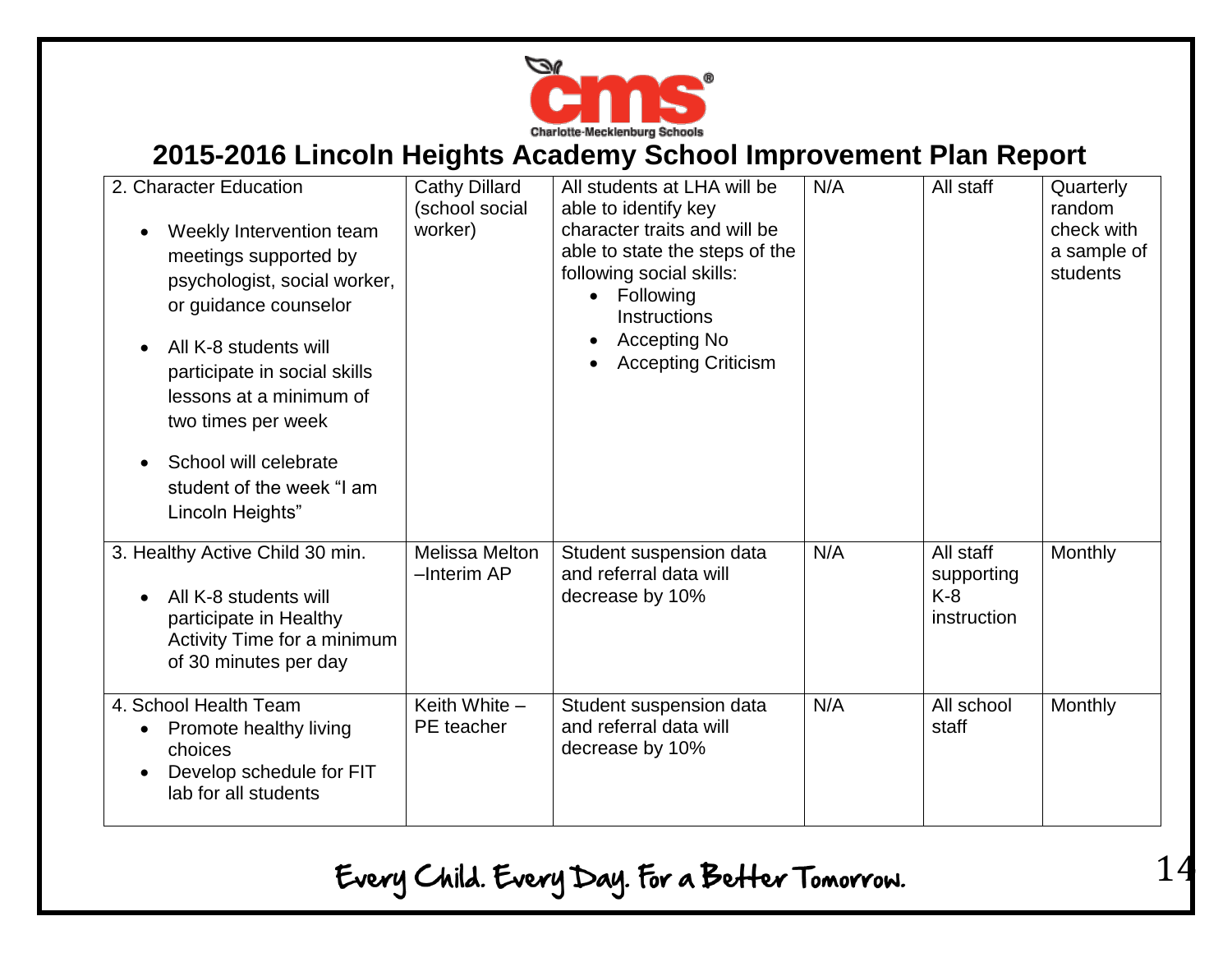

| <b>SMART Goal (4):</b>      |  |
|-----------------------------|--|
| <b>Strategic Plan Goal:</b> |  |
| Strategic Plan Focus Area:  |  |
| Data Used:                  |  |

| <b>Strategies</b> (determined by what data)<br>Task<br><b>Task</b><br>Task (PD)<br>1. | <b>Point Person</b><br>(title/name) | <b>Evidence of Success</b><br>(Student Impact) | <b>Funding</b><br>(estimated<br>cost / source) | <b>Personnel</b><br><b>Involved</b> | <b>Timeline</b><br>(Start-End)<br>$\bullet$ Interim<br><b>Dates</b> |
|---------------------------------------------------------------------------------------|-------------------------------------|------------------------------------------------|------------------------------------------------|-------------------------------------|---------------------------------------------------------------------|
| 2.                                                                                    |                                     | See Comprehensive Plan Report                  |                                                |                                     |                                                                     |
| 3.                                                                                    |                                     |                                                |                                                |                                     |                                                                     |
| 4.                                                                                    |                                     |                                                |                                                |                                     |                                                                     |

Every Child. Every Day. For a Better Tomorrow.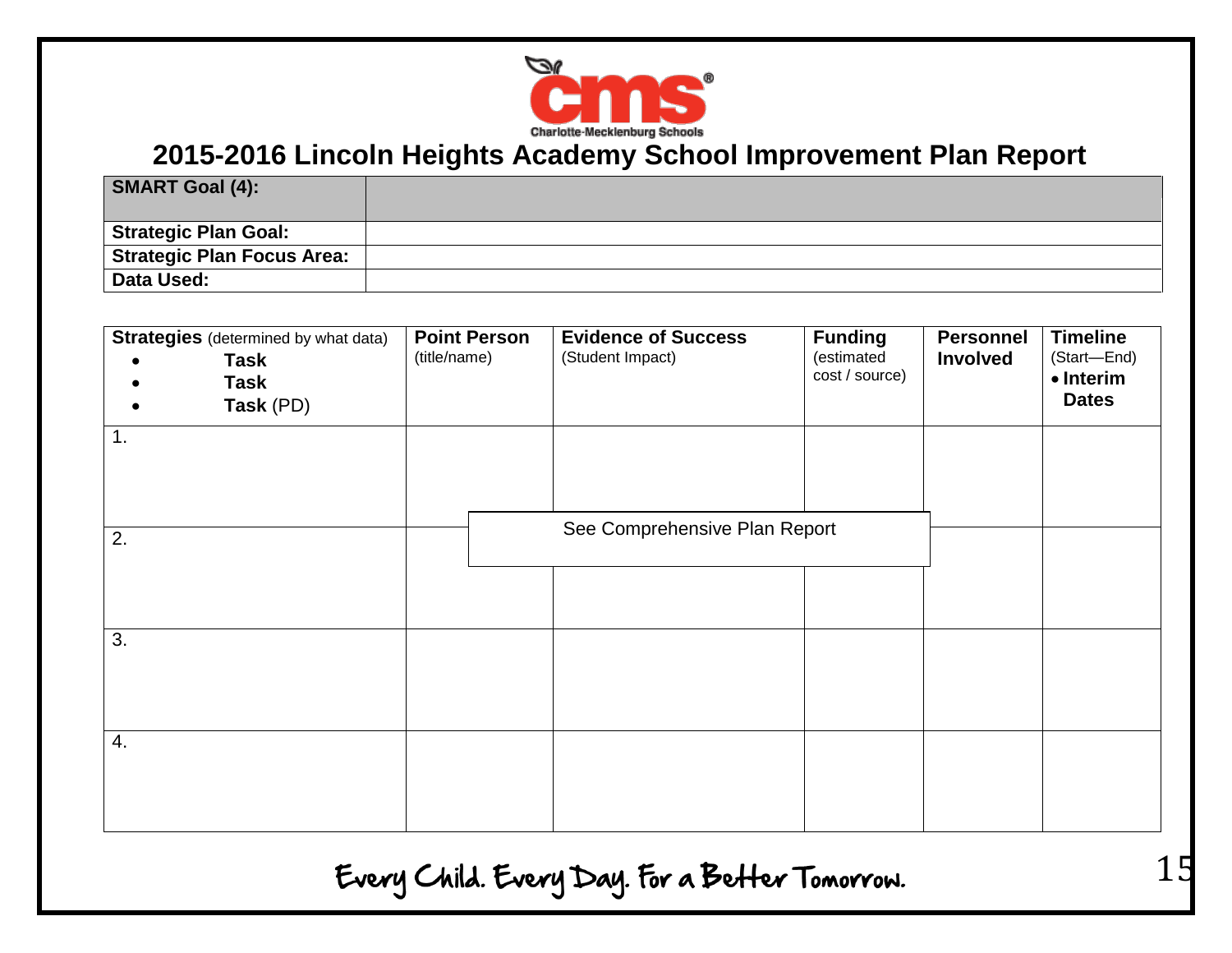

| <b>SMART Goal (5):</b>      |  |
|-----------------------------|--|
| <b>Strategic Plan Goal:</b> |  |
| Strategic Plan Focus Area:  |  |
| Data Used:                  |  |

| <b>Strategies</b> (determined by what data)<br><b>Task</b><br><b>Task</b><br>Task (PD)<br>$\bullet$<br>1. | <b>Point Person</b><br>(title/name) | <b>Evidence of Success</b><br>(Student Impact) | <b>Funding</b><br>(estimated<br>cost / source) | <b>Personnel</b><br><b>Involved</b> | <b>Timeline</b><br>(Start-End)<br>• Interim<br><b>Dates</b> |
|-----------------------------------------------------------------------------------------------------------|-------------------------------------|------------------------------------------------|------------------------------------------------|-------------------------------------|-------------------------------------------------------------|
| 2.                                                                                                        |                                     | See Comprehensive Plan Report                  |                                                |                                     |                                                             |
| $\overline{3}$ .                                                                                          |                                     |                                                |                                                |                                     |                                                             |
| 4.                                                                                                        |                                     |                                                |                                                |                                     |                                                             |

Every Child. Every Day. For a Better Tomorrow.

 $\mathbf{1}$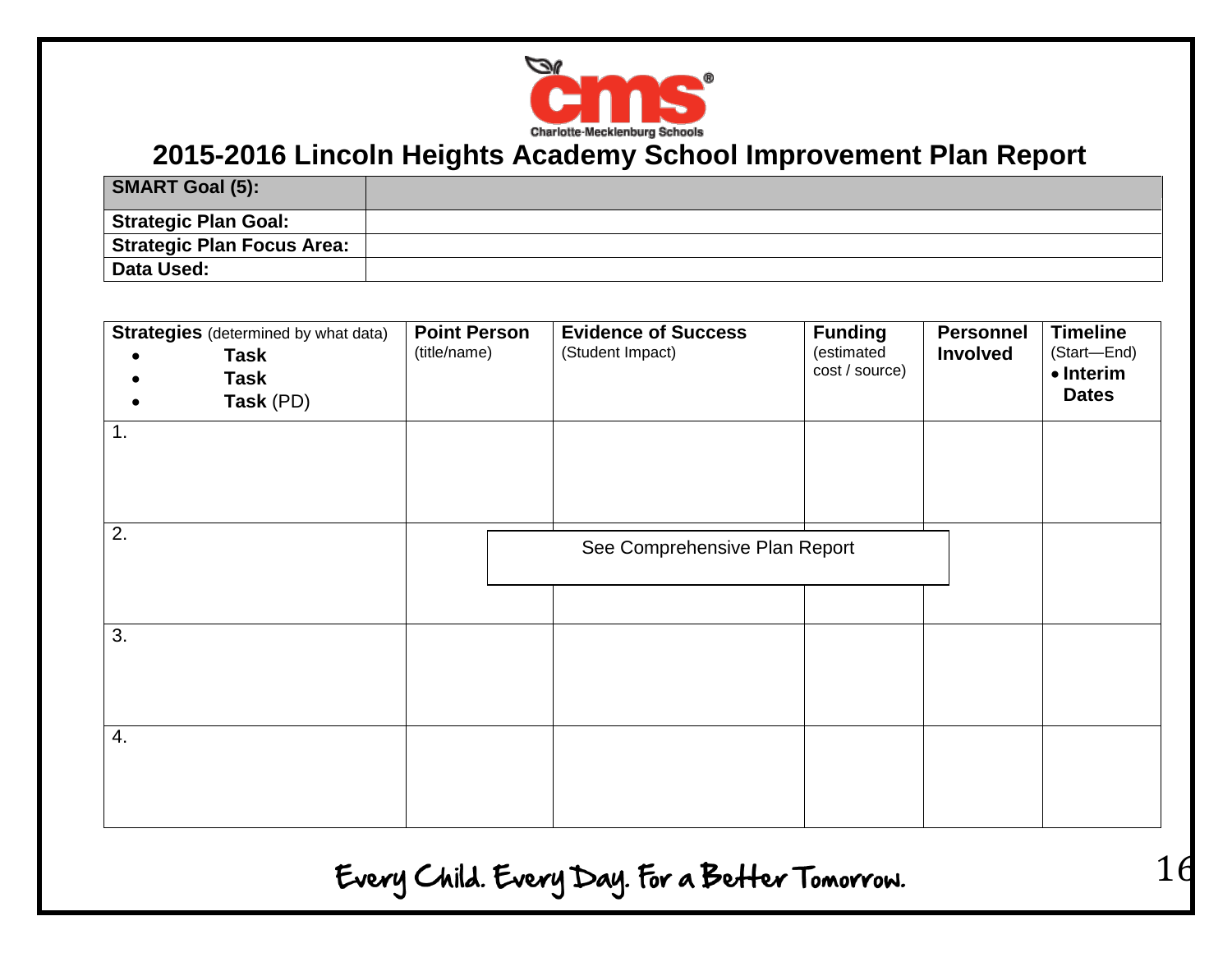

| <b>SMART Goal (6):</b>      |  |
|-----------------------------|--|
| <b>Strategic Plan Goal:</b> |  |
| Strategic Plan Focus Area:  |  |
| Data Used:                  |  |

| <b>Strategies</b> (determined by what data)<br>Task<br><b>Task</b><br>Task (PD)<br>$\bullet$<br>1. | <b>Point Person</b><br>(title/name) | <b>Evidence of Success</b><br>(Student Impact) | <b>Funding</b><br>(estimated<br>cost / source) | <b>Personnel</b><br><b>Involved</b> | <b>Timeline</b><br>(Start-End)<br>• Interim<br><b>Dates</b> |
|----------------------------------------------------------------------------------------------------|-------------------------------------|------------------------------------------------|------------------------------------------------|-------------------------------------|-------------------------------------------------------------|
|                                                                                                    |                                     |                                                |                                                |                                     |                                                             |
| 2.                                                                                                 |                                     | See Comprehensive Plan Report                  |                                                |                                     |                                                             |
| 3.                                                                                                 |                                     |                                                |                                                |                                     |                                                             |
| 4.                                                                                                 |                                     |                                                |                                                |                                     |                                                             |

Every Child. Every Day. For a Better Tomorrow.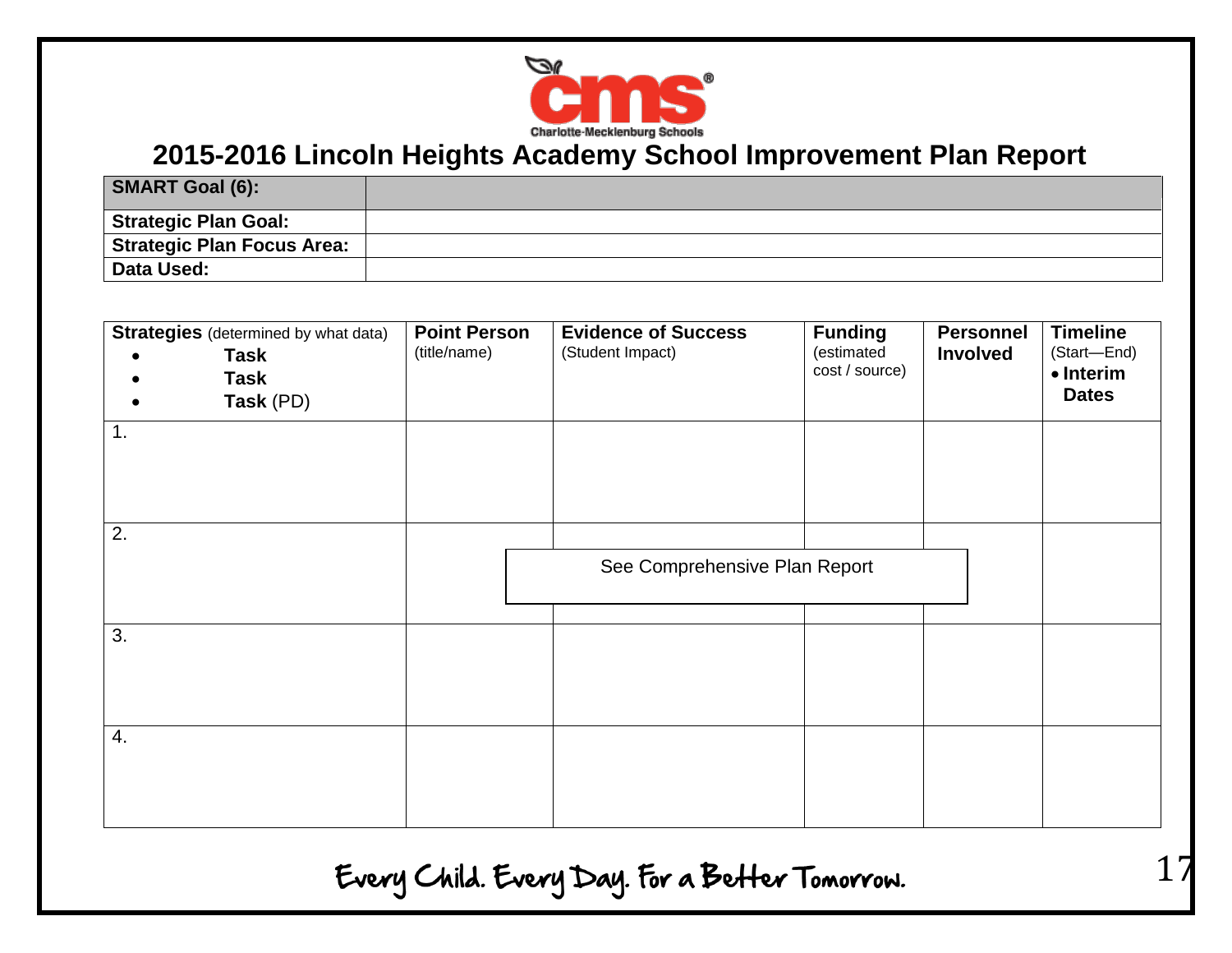

| <b>Mastery Grading Procedures Plan - Required for All Schools</b> |                                                                                                  |  |  |
|-------------------------------------------------------------------|--------------------------------------------------------------------------------------------------|--|--|
| <b>Strategic Plan Goal:</b>                                       | <b>Goal 1:</b> Maximize academic achievement in a personalized 21st-century learning environment |  |  |
|                                                                   | for every child to graduate college- and career-ready.                                           |  |  |
| <b>Strategic Plan Focus Area:</b>                                 | Academic growth/high academic achievement                                                        |  |  |
| Data Used:                                                        | MAP data, ACT prep data, School Net, EOG/EOC scores, ACT scores                                  |  |  |

| <b>Strategies</b> (determined by what data)<br>Task<br>Task<br>Task (PD)                                                                                                                       | <b>Point Person</b><br>(title/name) | <b>Evidence of Success</b><br>(Student Impact)                                                                                                                                                                                                                                 | <b>Funding</b><br>(estimated<br>cost / source) | <b>Personnel</b><br><b>Involved</b> | <b>Timeline</b><br>(Start-End)<br>$\bullet$ Interim<br><b>Dates</b>                            |
|------------------------------------------------------------------------------------------------------------------------------------------------------------------------------------------------|-------------------------------------|--------------------------------------------------------------------------------------------------------------------------------------------------------------------------------------------------------------------------------------------------------------------------------|------------------------------------------------|-------------------------------------|------------------------------------------------------------------------------------------------|
| 1. Common assessments<br>Teachers will participate in<br>training aligned to DDI<br>Use of School Net 6 week cycle<br>assessments aligned to<br>objectives<br>MAP testing for all K-8 students | Katie<br>Willenbrock<br>(principal) | Increased score on<br>$\bullet$<br>DDI rubric from 37 to<br>60 or above.<br>95% of students will<br>participate in district<br>wide assessments<br>every 6 weeks.<br>95% of K-8 Students<br>that are enrolled all<br>year will participate<br>in all 3 rounds of<br><b>MAP</b> | N/A                                            | All staff                           | DDI goals<br>reviewed:<br>10/27,<br>11/24, 1/12,<br>$1/26$ , $3/18$ ,<br>4/12, 4/26,<br>$5/24$ |

Every Child. Every Day. For a Better Tomorrow.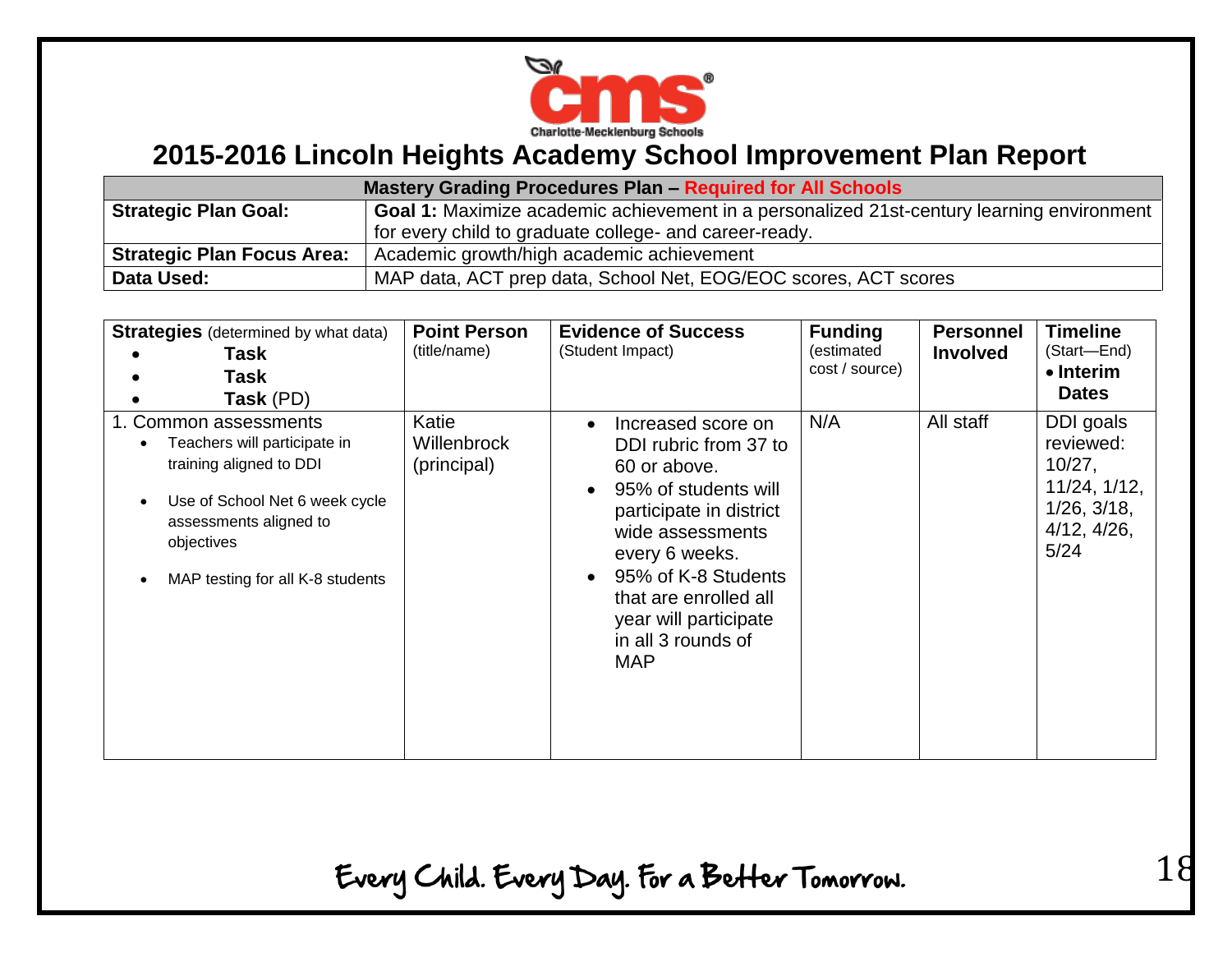

| 2. Data disaggregation<br>Process of monitoring student<br>achievement by objective in<br>order to facilitate<br>remediation/intervention plans<br>(i.e. RTI)<br>Teams will discuss instructional<br>and behavioral data during<br>weekly team planning, to support<br>academic planning.            | Eugenia<br>Hopper (Title I<br>coach) | 90% of K-8 students<br>$\bullet$<br>will beat expected<br>growth according to<br>MAP testing results<br>All high school<br>$\bullet$<br>students will master<br>8 of 10 identified<br>standards for English<br>and Math.              | N/A | All staff | DDI goals<br>reviewed:<br>10/27,<br>11/24, 1/12,<br>$1/26$ , $3/18$ ,<br>4/12, 4/26,<br>5/24 |
|------------------------------------------------------------------------------------------------------------------------------------------------------------------------------------------------------------------------------------------------------------------------------------------------------|--------------------------------------|---------------------------------------------------------------------------------------------------------------------------------------------------------------------------------------------------------------------------------------|-----|-----------|----------------------------------------------------------------------------------------------|
| 3. Flexible grouping<br>Teams will discuss instructional<br>and behavioral data during<br>weekly team planning to create<br>flexible grouping and identify<br>individualized instruction needed<br>for targeted skills<br>Process of grouping students<br>according to academic need by<br>objective | Melissa Melton<br>(Interim AP)       | 90% of K-8 students<br>$\bullet$<br>will meet or exceed<br>expected growth<br>according to MAP<br>testing results<br>All high school<br>$\bullet$<br>students will master<br>8 of 10 identified<br>standards for English<br>and Math. | N/A | All staff | Every 6<br>weeks as a<br>part of the<br><b>DDI</b> cycles                                    |
| 4. Late and make-up work<br>Students will be provided<br>$\bullet$<br>opportunities throughout<br>the quarter to complete<br>missing assignments.                                                                                                                                                    | Willenbrock<br>(principal)           | The number of students<br>earning failing grades will<br>decrease by 20% from the<br>mid-quarter to the end of<br>the quarter.                                                                                                        | N/A | All staff | Quarterly                                                                                    |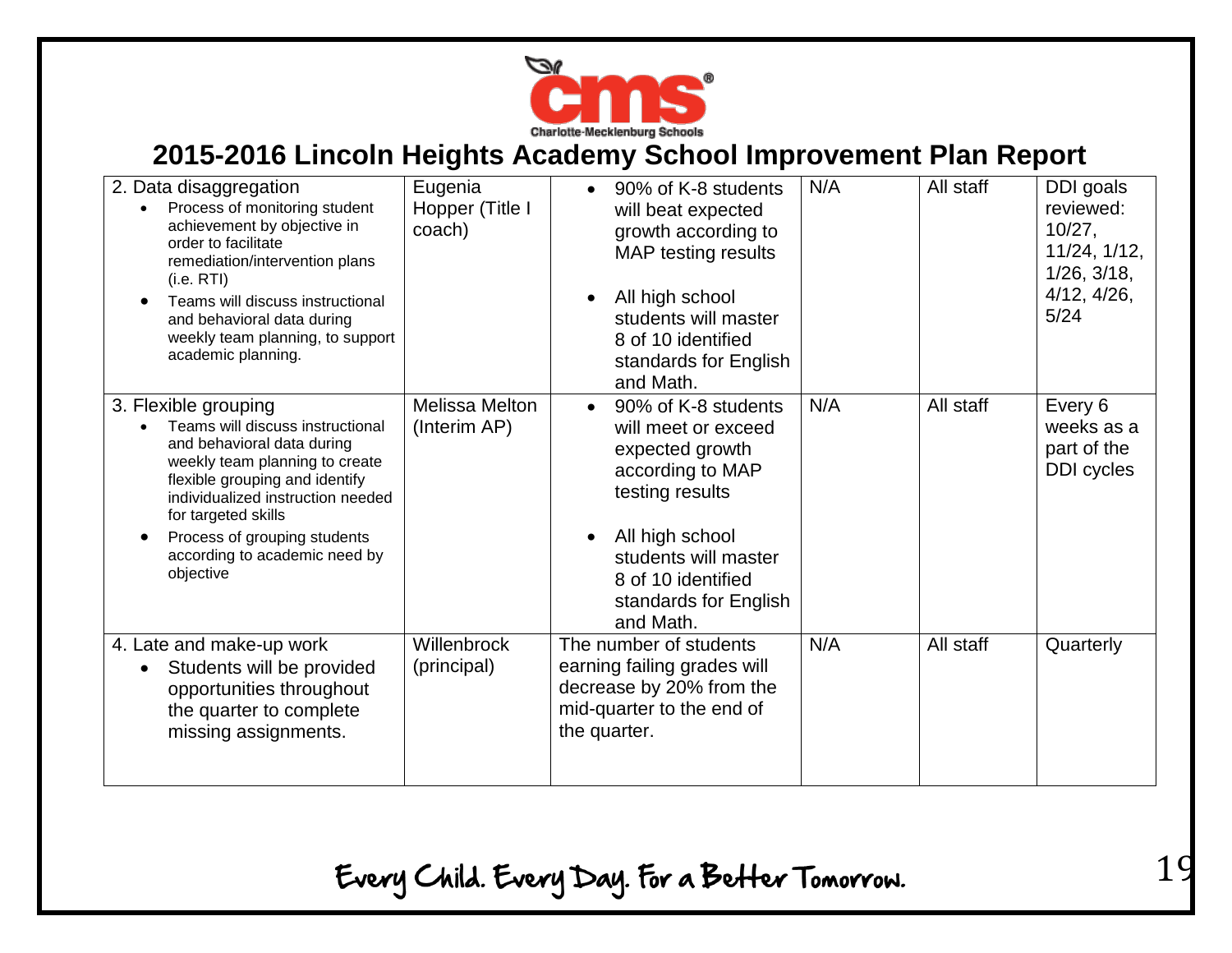

| 4. Grade Reporting Strategies   | Willenbrock | The number of students      | N/A | All staff | Quarterly |
|---------------------------------|-------------|-----------------------------|-----|-----------|-----------|
| Daily home note<br>$\bullet$    | (principal) | earning failing grades will |     |           |           |
| communication                   |             | decrease by 20% from the    |     |           |           |
| Mid Quarter and<br>$\bullet$    |             | mid-quarter to the end of   |     |           |           |
| Quarter progress                |             | the quarter.                |     |           |           |
| reports                         |             |                             |     |           |           |
| IEP progress reports            |             |                             |     |           |           |
|                                 |             |                             |     |           |           |
| quarterly                       |             |                             |     |           |           |
| Provide parent<br>$\bullet$     |             |                             |     |           |           |
| training for                    |             |                             |     |           |           |
| accessing power                 |             |                             |     |           |           |
| school.                         |             |                             |     |           |           |
| Parent conferences<br>$\bullet$ |             |                             |     |           |           |
| for students that               |             |                             |     |           |           |
| receive failing                 |             |                             |     |           |           |
| grades in the first             |             |                             |     |           |           |
| quarter                         |             |                             |     |           |           |
|                                 |             |                             |     |           |           |
|                                 |             |                             |     |           |           |
|                                 |             |                             |     |           |           |
|                                 |             |                             |     |           |           |
|                                 |             |                             |     |           |           |
|                                 |             |                             |     |           |           |
|                                 |             |                             |     |           |           |
|                                 |             |                             |     |           |           |
|                                 |             |                             |     |           |           |
|                                 |             |                             |     |           |           |
|                                 |             |                             |     |           |           |
|                                 |             |                             |     |           |           |
|                                 |             |                             |     |           |           |
|                                 |             |                             |     |           |           |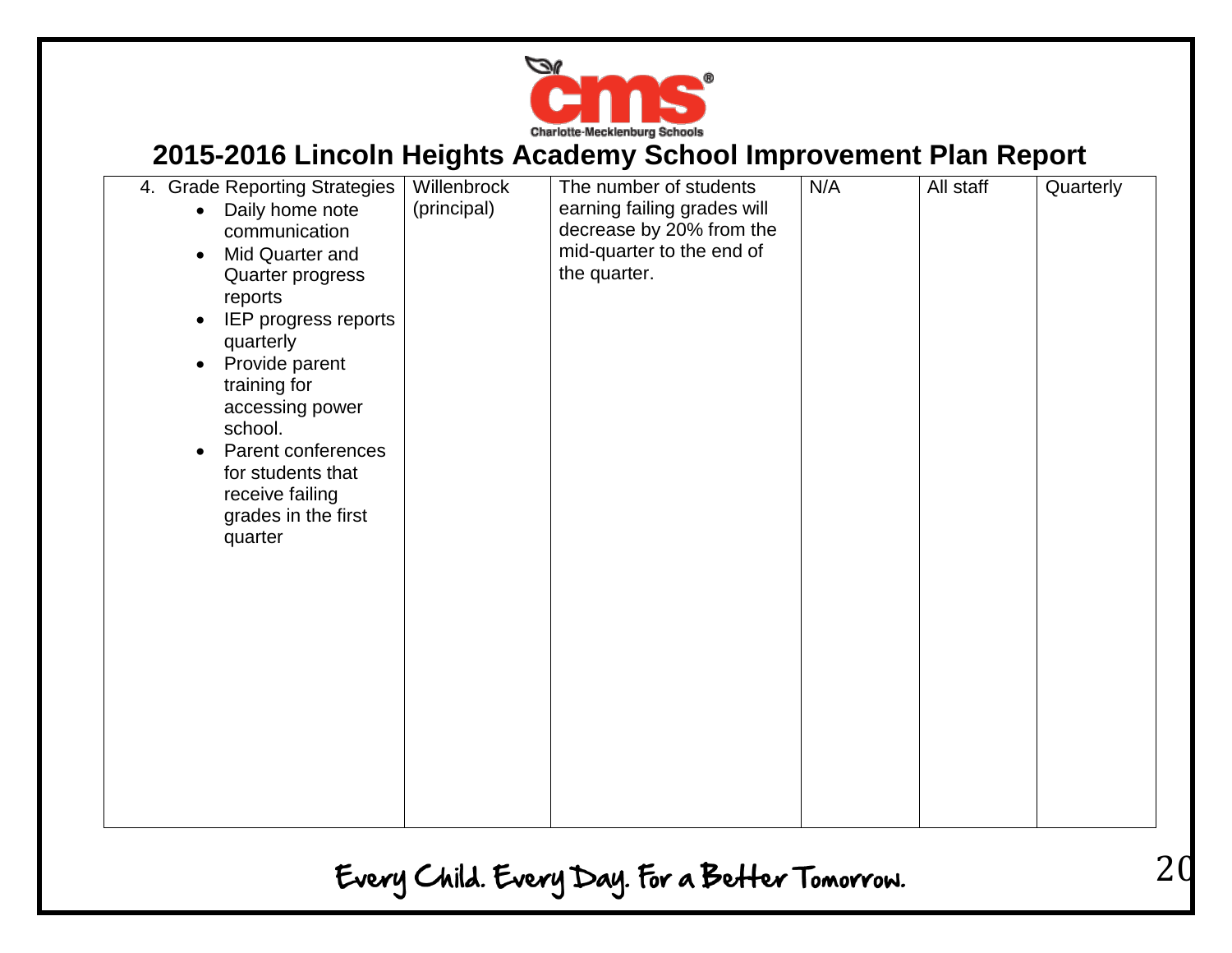

#### **Lincoln Heights Academy - 600 Waiver Requests**

#### **Request for Waiver**

- **1. Insert the waivers you are requesting**
	- *Maximum Teaching Load and Maximum Class Size (grades 4-12)* **[required for all schools with grades 4-12]**

**2. Please identify the law, regulation or policy from which you are seeking an exemption.**

*115C-301 (c and d) Maximum Teaching Load and Maximum Class Size [required for all schools with grades 4-12]*

#### **3. Please state how the waiver will be used.**

- *Class size will be adjusted to address student individual instructional needs through flexible grouping of students in the most effective utilization of teaching teams. Maximum teaching load will be used to allow teachers in specific areas of the curriculum to teach students designated for specific skill needs and to address the large number of students requesting elective classes.*
- **4. Please state how the waiver will promote achievement of performance goals.**
	- *This waiver will allow more flexibility in grouping students to meet their abilities and needs and thus should enhance their achievement on the performance goals.*

Every Child. Every Day. For a Better Tomorrow.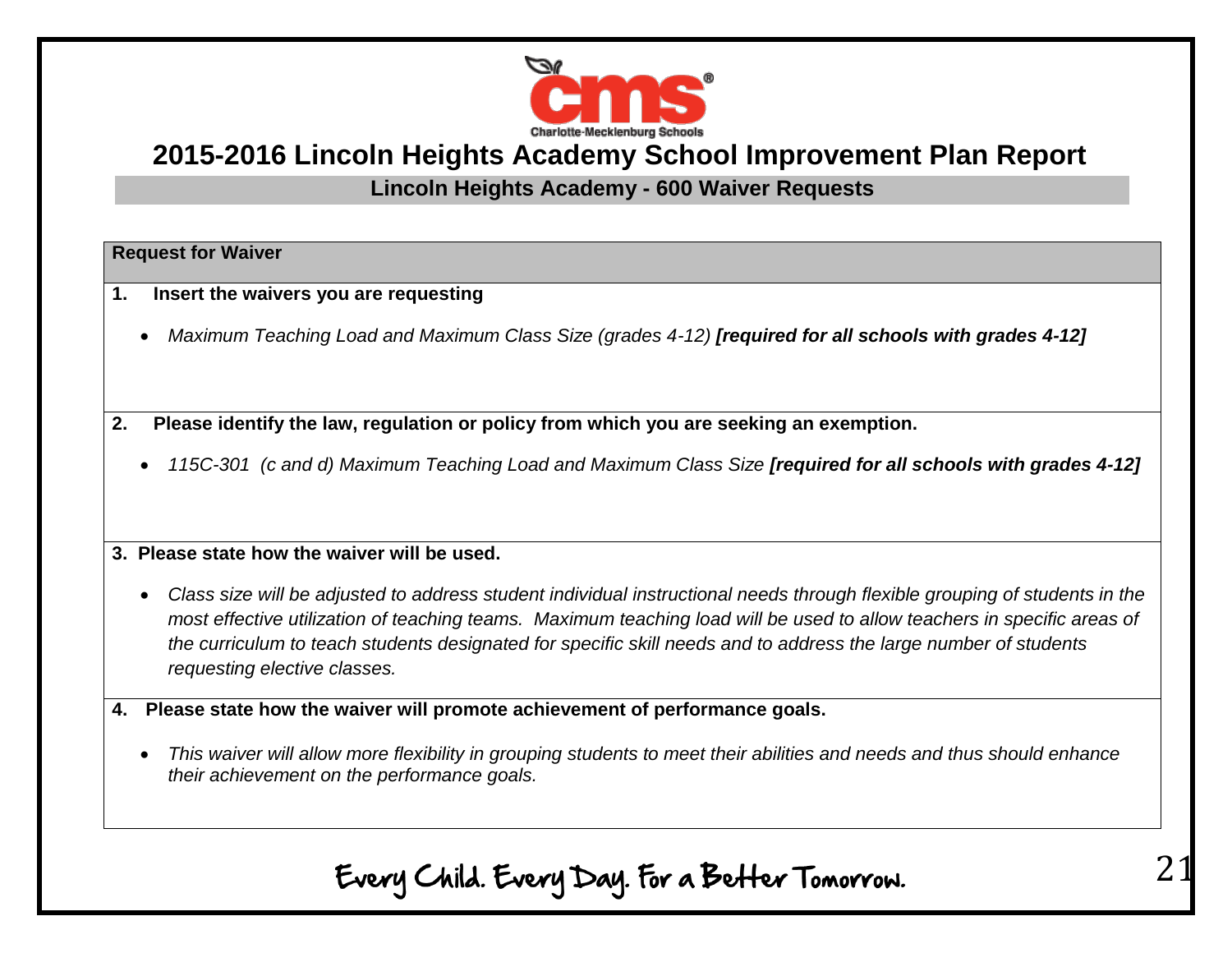

| <b>Approval of Plan</b>                   |             |                  |             |  |
|-------------------------------------------|-------------|------------------|-------------|--|
| <b>Committee Position</b>                 | <b>Name</b> | <b>Signature</b> | <b>Date</b> |  |
| Principal                                 |             |                  |             |  |
| <b>Assistant Principal Representative</b> |             |                  |             |  |
| <b>Teacher Representative</b>             |             |                  |             |  |
| Inst. Support Representative              |             |                  |             |  |
| <b>Teacher Assistant Representative</b>   |             |                  |             |  |
| <b>Parent Representative</b>              |             |                  |             |  |
| <b>Parent Representative</b>              |             |                  |             |  |
| <b>Parent Representative</b>              |             |                  |             |  |
| <b>Parent Representative</b>              |             |                  |             |  |
| <b>Parent Representative</b>              |             |                  |             |  |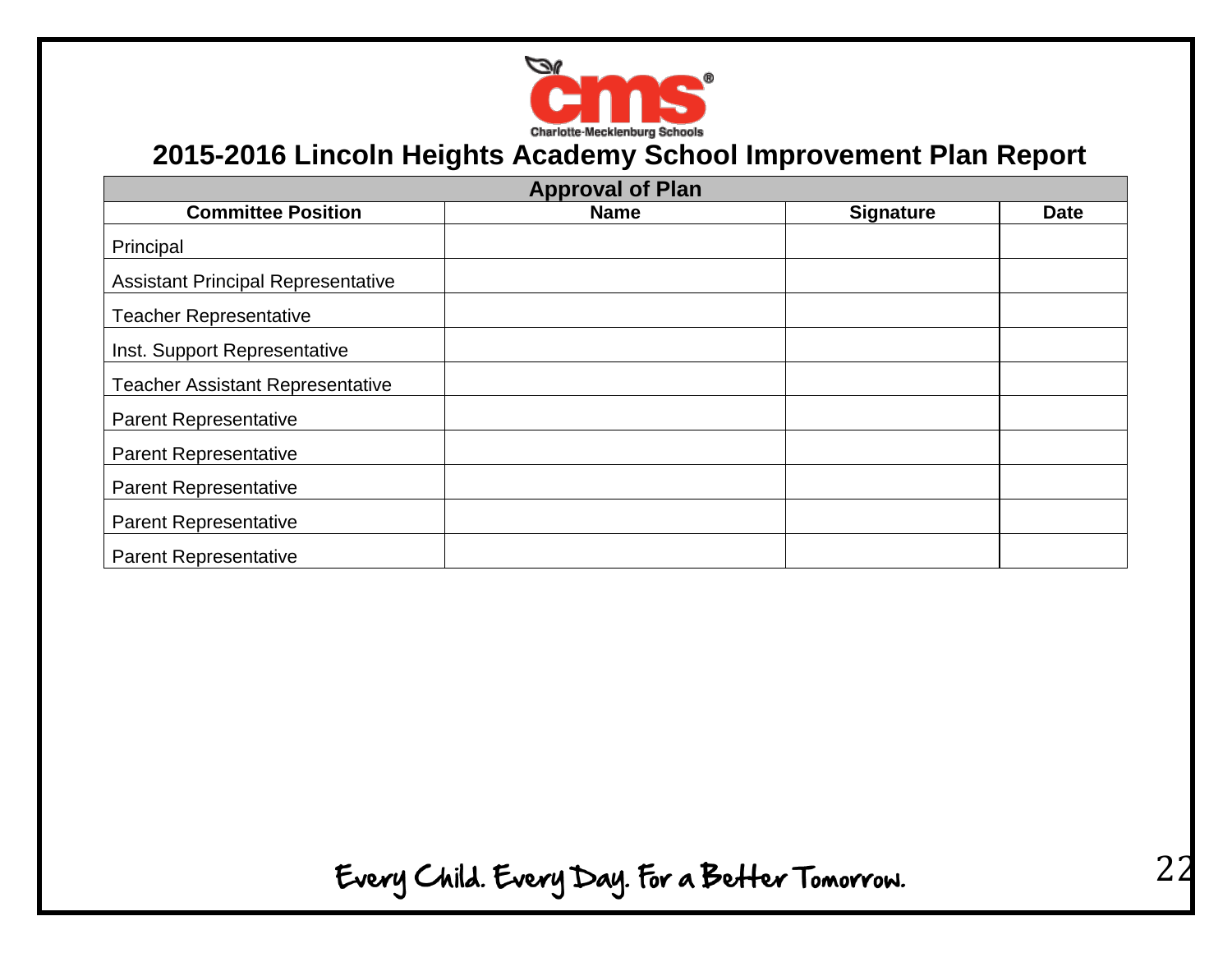

| <b>Quarter 2 Review</b>                   |             |                  |             |  |
|-------------------------------------------|-------------|------------------|-------------|--|
| <b>Committee Position</b>                 | <b>Name</b> | <b>Signature</b> | <b>Date</b> |  |
| Principal                                 |             |                  |             |  |
| <b>Assistant Principal Representative</b> |             |                  |             |  |
| <b>Teacher Representative</b>             |             |                  |             |  |
| Inst. Support Representative              |             |                  |             |  |
| <b>Teacher Assistant Representative</b>   |             |                  |             |  |
| <b>Parent Representative</b>              |             |                  |             |  |
| <b>Parent Representative</b>              |             |                  |             |  |
| <b>Parent Representative</b>              |             |                  |             |  |
| <b>Parent Representative</b>              |             |                  |             |  |
| <b>Parent Representative</b>              |             |                  |             |  |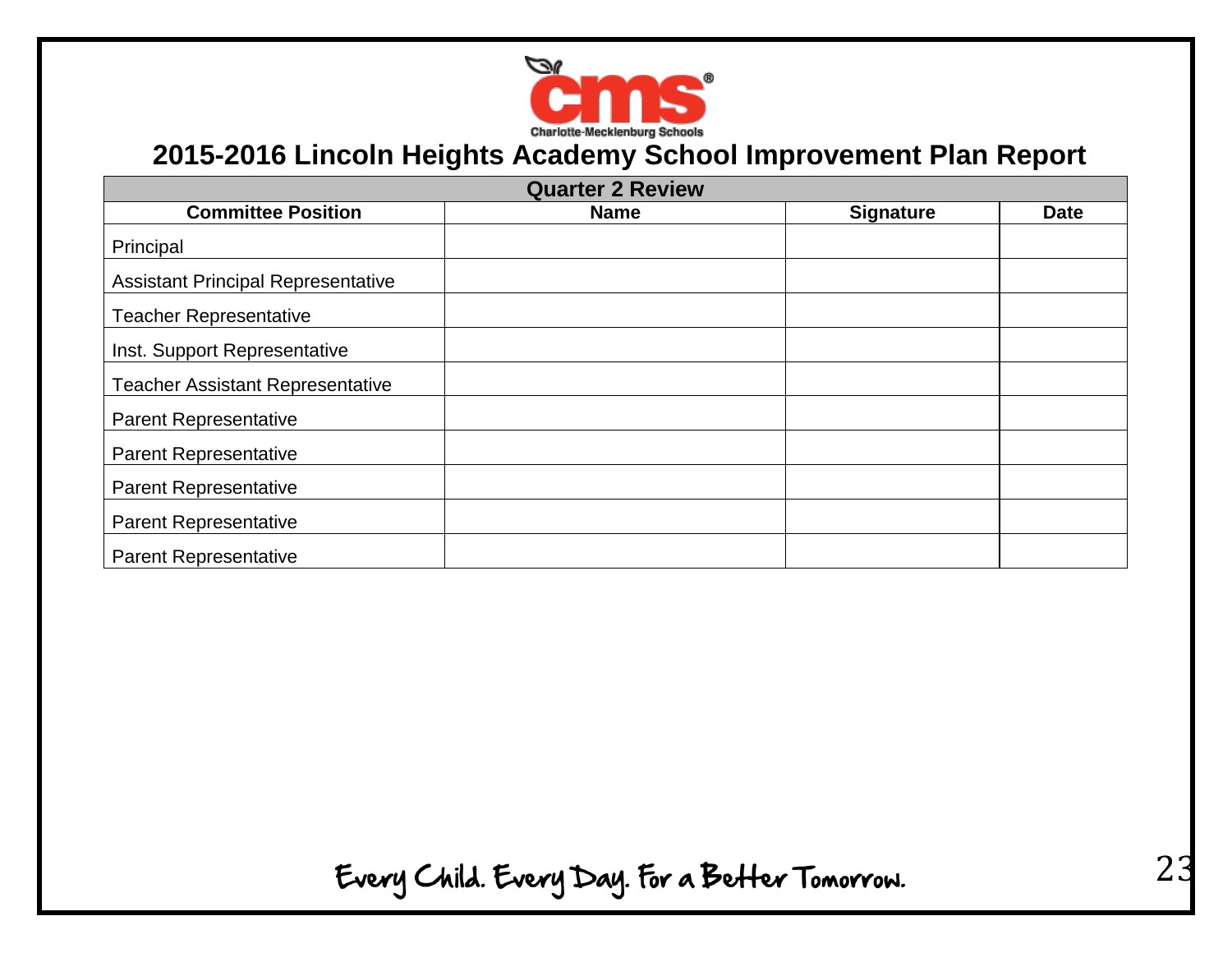

| <b>Quarter 3 Review</b>                   |             |                  |             |  |
|-------------------------------------------|-------------|------------------|-------------|--|
| <b>Committee Position</b>                 | <b>Name</b> | <b>Signature</b> | <b>Date</b> |  |
| Principal                                 |             |                  |             |  |
| <b>Assistant Principal Representative</b> |             |                  |             |  |
| <b>Teacher Representative</b>             |             |                  |             |  |
| Inst. Support Representative              |             |                  |             |  |
| <b>Teacher Assistant Representative</b>   |             |                  |             |  |
| <b>Parent Representative</b>              |             |                  |             |  |
| <b>Parent Representative</b>              |             |                  |             |  |
| <b>Parent Representative</b>              |             |                  |             |  |
| <b>Parent Representative</b>              |             |                  |             |  |
| <b>Parent Representative</b>              |             |                  |             |  |